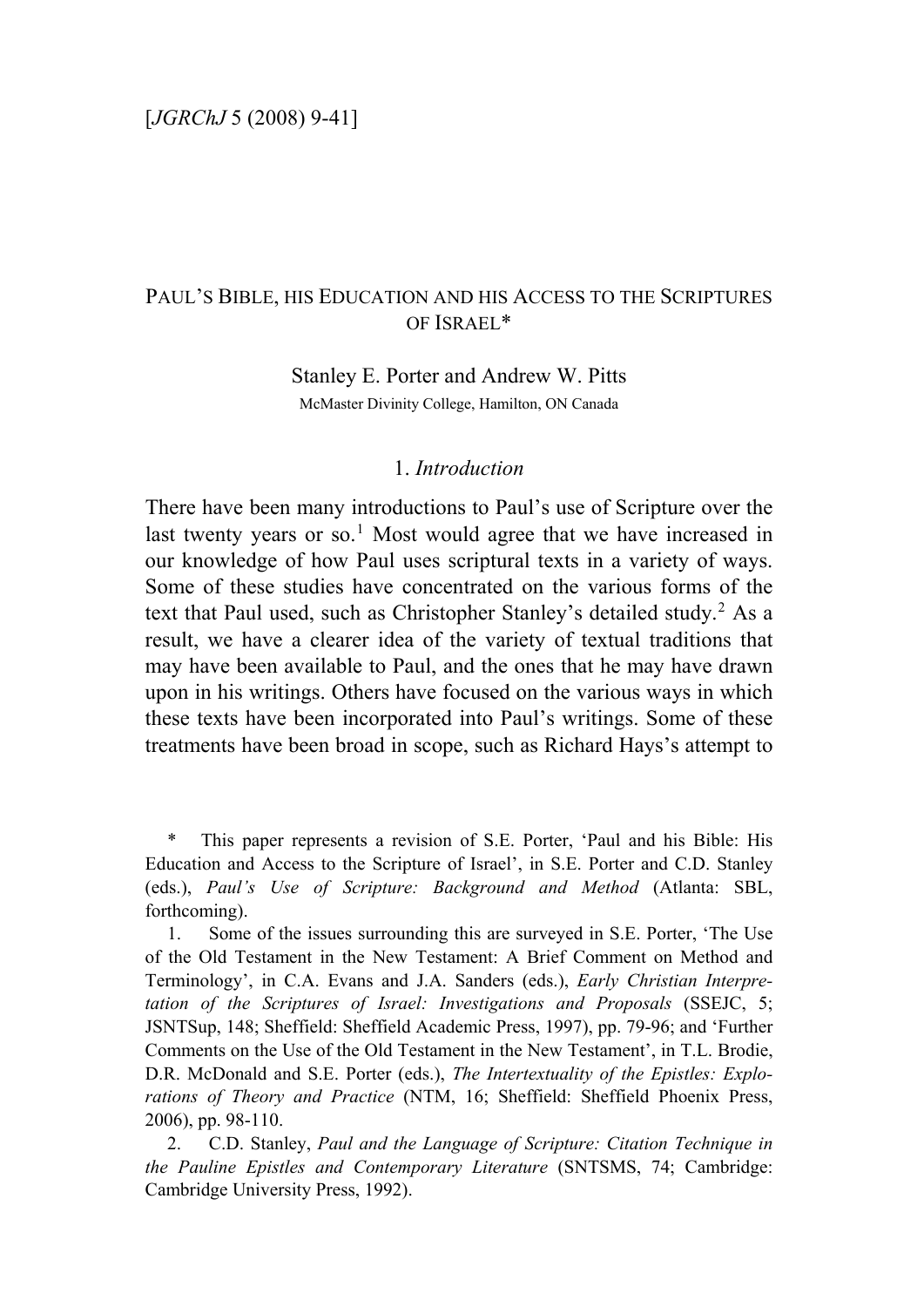distinguish various types of intertextuality.<sup>[3](#page-1-0)</sup> Others have been more specific, such as Ross Wagner's treatment of the use of Isaiah in Romans.<sup>[4](#page-1-1)</sup> Still others have been concerned, not with the way the texts were incorporated, so much as with what function the texts had in Paul's writing. Again, Christopher Stanley has aided us in deciphering this, as he has analyzed the various rhetorical purposes and effects that Paul's use of Scripture has had.<sup>[5](#page-1-2)</sup> Most of these treatments—with the noteworthy exception of Hays and his loyal followers—have concentrated on explicit quotations, especially those that have been marked or indicated with a quotation formula. This has been the case to the point that many studies have been limited to treatment of those passages that are introduced by quotation formulas.

There have been a number of other assumptions that seem to have driven and regulated the study of Paul's use of Scripture. One is that Paul had a relatively low level of education, especially in Greco-Roman matters, even if he was better educated in the rabbinic (or equivalent) traditions of Jerusalem. Another is that there was wide-spread illiteracy in the ancient world, including the world of Judaism, perpetuated by the fact that writing was difficult, that those competent in writing were difficult to find, that writing materials and scribes were costly, and that, as a result, books were in limited supply and hard to find. It is also asserted that when texts were read in the ancient world, they were read aloud. These are just some of the fairly common assumptions.

In this paper, we want to address some of these technical issues that accompany the study of Paul's use of Scripture. If we acknowledge that Paul used the texts of the Old Testament (not necessarily the Hebrew Bible), then he must have had access to them in some form. The questions that we wish to raise here are related to how he had access to the texts that he drew upon. Therefore, we wish to address several issues. These issues include: (1) the educational system of the ancient world, and along with it, the educational level that Paul could reasonably have achieved; (2) the nature of the book culture in the ancient world, including the availability of books generally and what books were

<span id="page-1-0"></span>3. R.B. Hays, *Echoes of Scripture in the Letters of Paul* (New Haven: Yale University Press, 1989).

<span id="page-1-1"></span>4. J.R. Wagner, Heralds of the Good News: Isaiah and Paul in Concert in the Letter to the Romans (Leiden: Brill, 2002).

<span id="page-1-2"></span>5. C.D. Stanley, Arguing with Scripture: The Rhetoric of Quotations in the Letters of Paul (London: T. & T. Clark International, 2004).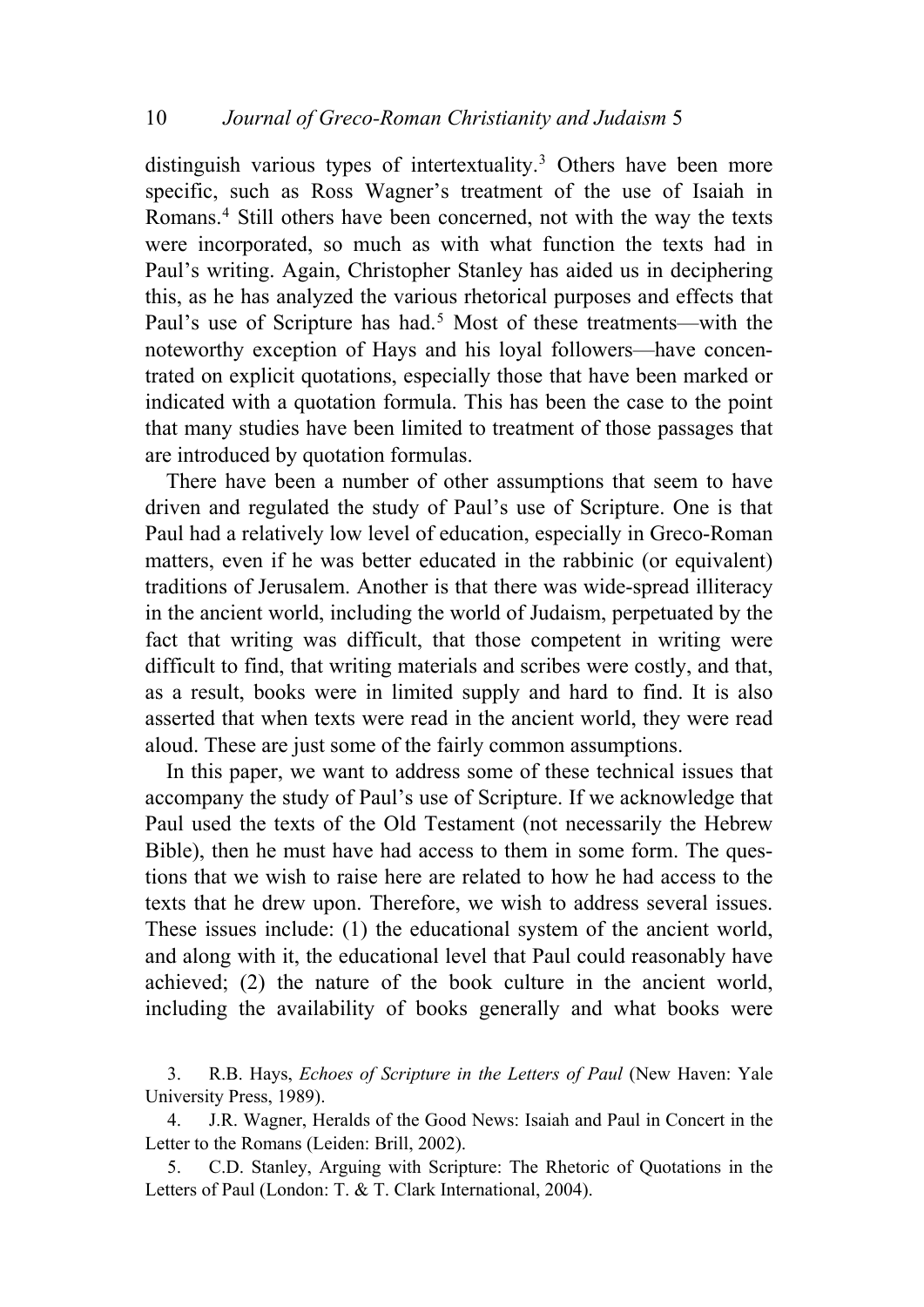available; (3) the question of reading, as a phenomenon and in particular with reference to Paul; and (4) the process by which Old Testament texts became Pauline citations, and what we can determine from that process. We will only be able to make suggestive remarks under each category, but we believe that they will open up potentially new insights, if not regarding how we interpret Paul, at least regarding how we view Paul as an interpreter of Scripture.

### 2. *Paul and the Greco-Roman Educational System*

Paul was born and reared, at least up to a certain age, in Tarsus in Cilicia. One of the most extensive treatments of Tarsus in ancient literary sources is from Strabo (64/63 BCE–21 CE at least, according to the OCD), the first-century author writing about Tarsus at the time Paul was born and lived there. Strabo makes a number of important comments about the city. Regarding the inhabitants' philosophical and educational aspirations, he states, 'the people at Tarsus have devoted themselves so eagerly, not only to philosophy, but also to the whole round of education in general, that they have surpassed Athens, Alexandria [the two leading centers other than Tarsus], or any other place that can be named where there have been schools and lectures of philosophers' (Strabo, Geogr. 14.5.13; LCL). Some of these distinguished people included Stoic and other philosophers and rhetoricians, among them one rhetorician who had been the teacher of Julius Caesar (14.5.14). However, according to Strabo, there were some things that distinguished the educational system in Tarsus, and these are of special interest in our consideration of Paul and his education. Strabo says, 'But [Tarsus] is so different from other cities that there the men who are fond of learning are all natives, and foreigners are not inclined to sojourn there' (14.5.13; LCL). Whereas it appears that the custom was for young men of other places to go to another city to study and become educated, it was the custom for Tarsians to stay at home, at least for the initial stages of their education. Strabo states further, 'neither do these natives [of Tarsus] stay there, but they complete their education abroad; and when they have completed it they are pleased to live abroad, and but few go back home'  $(14.5.13; LCL)$ .<sup>[6](#page-2-0)</sup> By contrast, other cities, such

<span id="page-2-0"></span><sup>6.</sup> As Daly points out, though Strabo is probably describing primarily Greekspeaking people, he also notes elsewhere (*Geogr*. 14.5.181) that the Romans fre-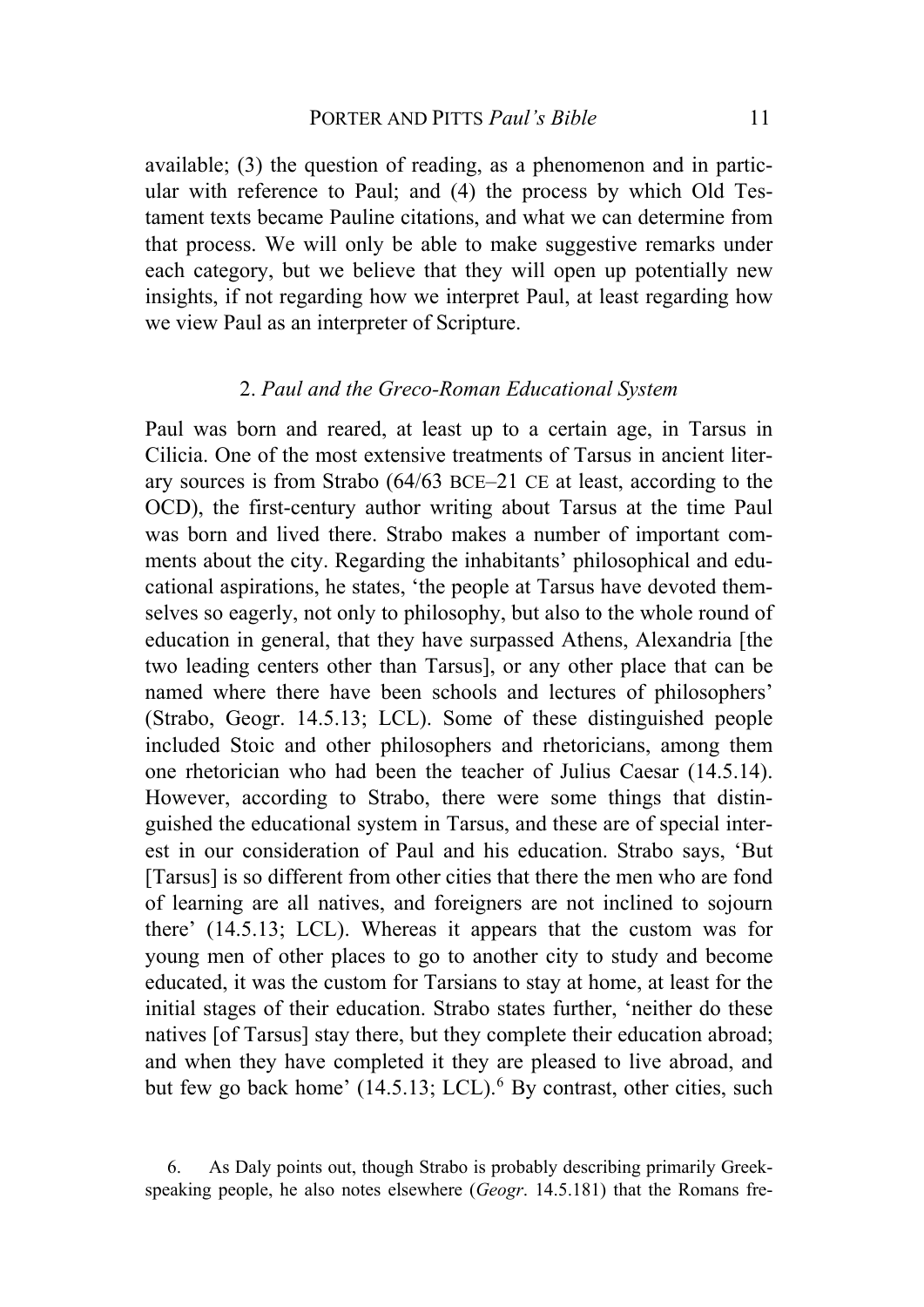as Alexandria, had a mix of native and foreign students. Strabo's description of how natives of Tarsus were educated matches remarkably the description of Paul's development found in the New Testament. Paul was born and reared in Tarsus (Acts 9.11, 30; 11.25; 21.39; 22.3; cf. Gal. 1.21), and so had the possibility of gaining some education there as other Tarsians did, before leaving to complete his education abroad in Jerusalem, under Gamaliel (Acts 22.3). And Paul did not return to settle permanently in Tarsus, though he did return for a period of time (Acts 9.30; 11.25).

In the light of these considerations, there are two pertinent questions. The first revolves around what the educational system that Paul may have participated in would have been like, and what evidence we have that Paul was educated within this system. The nature of his education has direct bearing on the second question, the access he would have had to the Bible.

The number of educational centers in the ancient world was relatively small. For a Roman intending to 'study abroad', the two primary choices were Athens and Rhodes, with secondary choices being some of the universities in what is now France, such as Marseilles or Autun, or some of the cities in the east, such as centers in Asia Minor including Mytilene, Ephesus, and Berytus (and later Constantinople).<sup>[7](#page-3-0)</sup> Few went to Alexandria (neither did Paul, it appears!), perhaps, Daly suggests, because of political tensions.[8](#page-3-1) Paul, however, being a Tarsian, did not have to worry about going abroad, as the custom in Tarsus was to stay at home, at least until the final educational stages. We do not know at what age Paul left home. There is much dispute over the interpretation of Acts 22.3 concerning whether, when Paul refers to being raised in 'this city', he is indicating Tarsus, which he has just referred to, or Jerusalem, where he studied with Gamaliel, whom he mentions next. Most scholars, on the basis of four factors (which is an overly rigid understanding of the biographical formula following W.C. van Unnik, their understanding of the educational system, their perception of Paul's Greco-Roman knowledge and education, and his being Jewish)

quently did likewise. See L.W. Daly, 'Roman Study Abroad', *AJP* 71 (1950), pp. 40-58 (40, 55-56).

<span id="page-3-1"></span><span id="page-3-0"></span>7. On these cities, see C.A. Forbes, 'Ancient Universities and Student Life', *The Classical Journal* 28 (1933), pp. 413-26 (414), on Paul and Tarsus.

8. Daly, 'Roman Study Abroad', p. 55.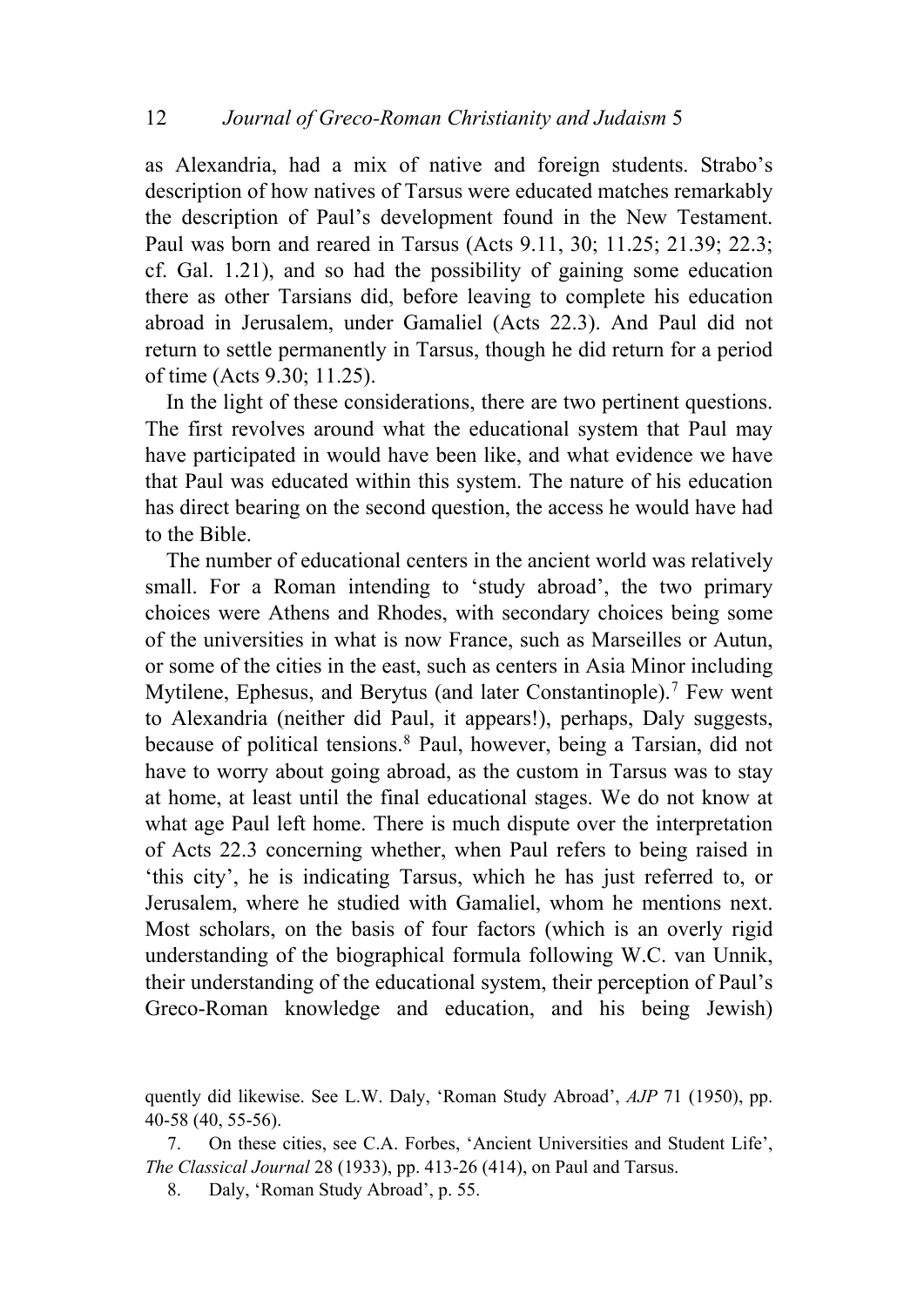conclude that Paul was not educated to a very high level in the Tarsian Greco-Roman educational system.

A number of considerations make the above interpretation of Acts 22.3 less clear-cut than many, following van Unnik, have assumed.<sup>[9](#page-4-0)</sup> Paul says:  $\epsilon y \omega \epsilon \nu \mu \alpha \nu \rho'$ loudaios,  $\gamma \epsilon y \epsilon \nu \nu \eta \mu \epsilon \nu \sigma \gamma \epsilon \nu$  Tapo $\omega \tau \eta \gamma$ Kιλικίας, ανατεθραμμένος δε εν τη πόλει ταύτη, παρά τους  $\pi$ όδας Γαμαλιήλ πεπαιδευμένος κατά ακρίβειαν του πατρώου νόμου, ζηλωτής ύπάρχων του θεου καθώς πάντες υμείς έστε  $\sigma$ Heron. Although  $\delta \acute{\epsilon}$  could mark a contrast between Tarsus and Jerusalem so that  $\tau\hat{n}$   $\pi\acute{o}\lambda\epsilon\iota$   $\tau\alpha\acute{o}\tau\eta$  refers to Jerusalem in the narrative frame (Acts 21.15, 17, 31) rather than Tarsus in the immediate context, this seems unlikely since Jerusalem is only mentioned in the narrative frame. An unambiguous structural correlate can be found in Acts 16.12:  $\kappa$ ακείθεν είς Φιλίππους, ήτις έστιν πρώτης μερίδος της  $M$ ακεδονίας πόλις, κολωνία ήμεν δε εν ταύτη τη πόλει  $\delta$ ιατρίβοντες ημέρας τινάς. In Acts 16.12 the demonstrative referentially links  $\pi \circ \lambda \in \mathfrak{b}$  back to  $\Phi \cup \lambda \circ \pi \circ \pi \circ \lambda$  does not mark a different city here but a distinct set of circumstances that transpired within the city: they went to Philippi and stayed in this city. Their remaining for some days (διατρίβοντες ήμέρας τινάς) in Philippi is marked off by  $\delta \acute{\epsilon}$  as distinct from their traveling to Philippi ( $\kappa \acute{\alpha} \kappa \epsilon \hat{\iota} \theta \epsilon \nu \epsilon \acute{\iota} \varsigma$ 

<span id="page-4-0"></span>9. W.C. van Unnik, *Tarsus or Jerusalem: The City of Paul's Youth* (trans. G. Ogg; London: Epworth, 1962). Commentators and interpreters who have followed van Unnik include, e.g., E. Haenchen, *The Acts of the Apostles: A Commentary* (Philadelphia: Westminster Press, 1971), pp. 624-25; F.F. Bruce, *The Book of Acts* (NICNT; Grand Rapids: Eerdmans, rev. edn, 1988), p. 415; B. Witherington, III, *The Acts of the Apostles: A Socio-Rhetorical Commentary* (Grand Rapids: Eerdmans, 1998), pp. 668-69; H. Conzelmann, *Acts of the Apostles* (Hermeneia; Philadelphia: Fortress, 1987), p. 186; J.A. Fitzmyer, *The Acts of the Apostles* (AB, 31; Garden City: Doubleday, 1998), pp. 704-705; I.H. Marshall, *The Acts of the Apostles* (TNTC; Grand Rapids: Eerdmans, 1980), pp. 353-54; C.K. Barrett, *A Critical and Exegetical Commentary on the Acts of the Apostles* (ICC; 2 vols.; Edinburgh: T. & T. Clark, 1994–1998), pp. 1034-36; W.F. Albright, 'Paul's Education', in J. Munck, *The Acts of the Apostles: A New Translation with Introduction and Commentary* (AB, 31; Garden City, NY: Doubleday, 1967), pp. 309-12; E.H. Harrison, 'Acts 22:3—A Test Case for Luke's Reliability', in R.N. Longenecker and M.C. Tenney (eds.), *New Dimensions in New Testament Study* (Grand Rapids: Zondervan, 1974), pp. 251-60; E.R. Richards, *The Secretary in the Letters of St Paul* (WUNT, 2.42; Tübingen: Mohr Siebeck, 1991), pp. 144-48. Johnson takes van Unnik's view, but does not cite him: L.T. Johnson, *The Acts of the Apostles* (SP, 5; Collegeville, MN: Liturgical Press, 1992), pp. 387-88.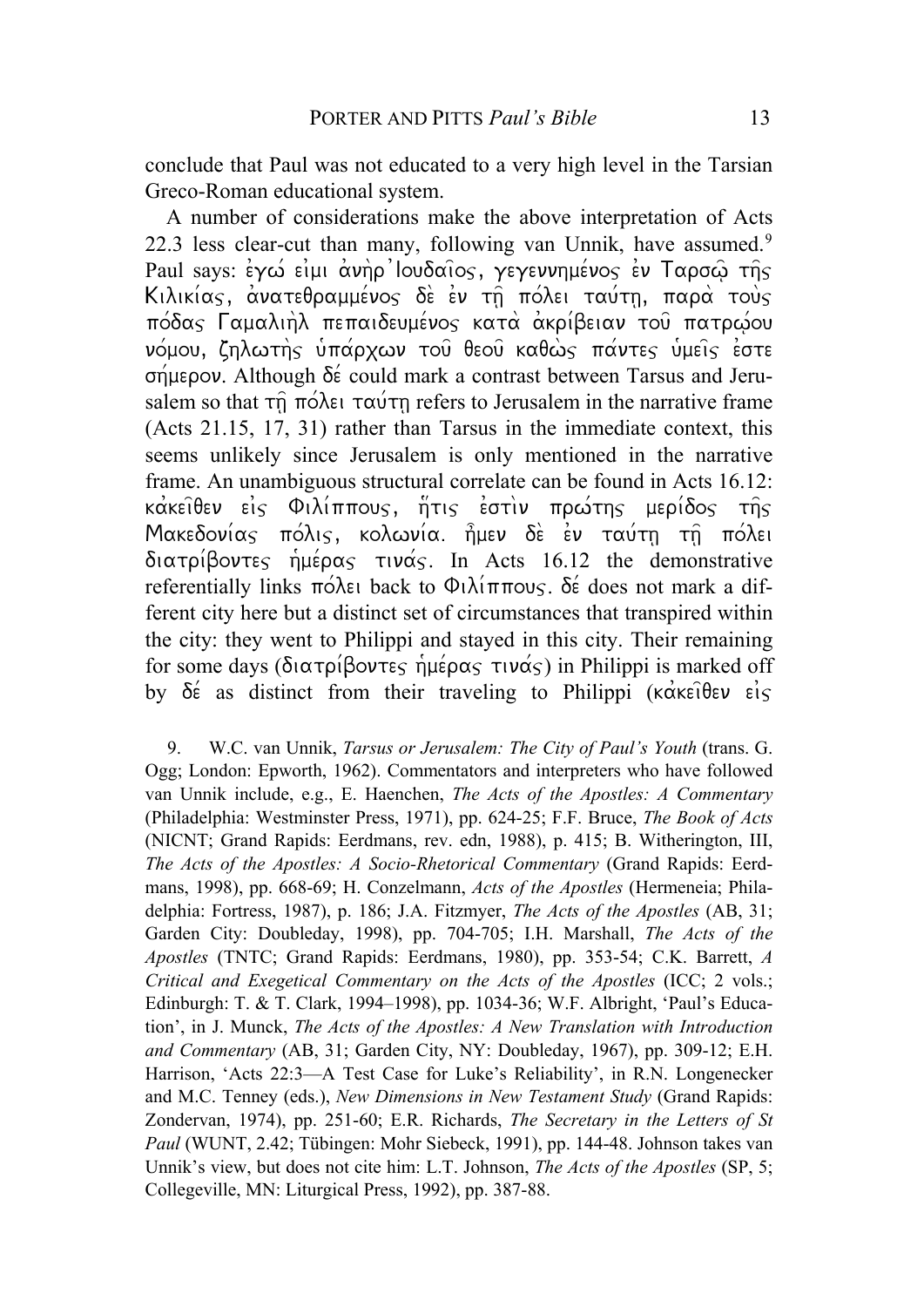$\Phi$  $\lambda$ ( $\pi$ πους). There is no reason why Acts 22.3 should not be understood in the same way. Paul's birth in Tarsus ( $\gamma \in \gamma$ evunheivos ev  $T\alpha\rho\sigma\hat{\omega}$ ) is marked by  $\delta \acute{\epsilon}$  as distinct from his upbringing ( $\acute{\alpha}$ v $\alpha$ - $\tau \in \theta$  p $\alpha \mu \neq \infty$ ) in this city. There is no syntactic or structural reason for requiring  $\delta \acute{\epsilon}$  to mark a distinction between Jerusalem and Tarsus, especially since 'Jerusalem' only occurs in the narrative frame. Apart from other contextual factors, Tarsus actually seems to be the most likely referent for τη πόλει ταύτη.

A second issue involves the use of  $\alpha$  $\alpha \tau \epsilon \theta$  $\rho \alpha \mu \epsilon \nu \sigma \varsigma$ . Van Unnik insisted that when  $(\alpha \nu \alpha) \tau \rho \circ \phi \eta$  is used in the Greco-Roman biographical formula it refers to 'that portion of a child's development which takes place in the sphere of the home, and which ought to instill into him a knowledge of the elementary laws of conduct in life and attitude to it'.[10](#page-5-0) Du Toit, however, has pointed to several instances of two- and three-part biographical formulas from ancient Greek literature spanning a period of 700 years where  $\tau \rho \circ \phi \eta$  and related terms can indicate a period overlapping with  $\pi\alpha\delta\epsilon i\alpha$  or replacing it, regardless of surrounding terms, indicating that  $\tau \rho \circ \phi_n$  term(s) are far more flexible, even in the biographical formula, than van Unnik originally assumed.<sup>[11](#page-5-1)</sup> When these factors are taken into consideration it becomes clear that Acts 22.3 hardly excludes a Tarsus upbringing and education—it may even turn out to support a rearing in Tarsus.<sup>[12](#page-5-2)</sup> The nature of the local educational system further points to the fact that Paul could have been educated in both Tarsus and Jerusalem.

The traditional, and still standard, viewpoint is that the Greco-Roman educational system had three successive tiers. This position has been argued by a number of scholars in the past, such as M.I. Marrou, S.F. Bonner and D.L. Clark,<sup>[13](#page-5-3)</sup> among others, and repeated more recently by

10. Van Unnik, *Tarsus*, p. 67.

<span id="page-5-1"></span><span id="page-5-0"></span>11. A.B. Du Toit, 'A Tale of Two Cities: "Tarsus or Jerusalem" Revisited', *NTS* 46 (2000), pp. 375-402 (378-83). This has direct implications for interpreting Lk. 4.16, which may refer to Nazareth as the place where Jesus 'was educated', rather than simply 'reared'.

<span id="page-5-2"></span>12. For further discussion, see A.W. Pitts, 'Hellenistic Schools in Jerusalem and Paul's Rhetorical Education', in S.E. Porter (ed.), *Paul's World* (Pauline Studies, 4; Leiden: Brill, 2008), pp. 19-50.

<span id="page-5-3"></span>13. H.I. Marrou, *A History of Education in Antiquity* (trans. G. Lamb; London: Sheed & Ward, 1956), pp. 186-205, 242-54; S.F. Bonner, *Education in Ancient Rome: From the Elder Cato to the Younger Pliny* (London: Methuen, 1977), pp. 34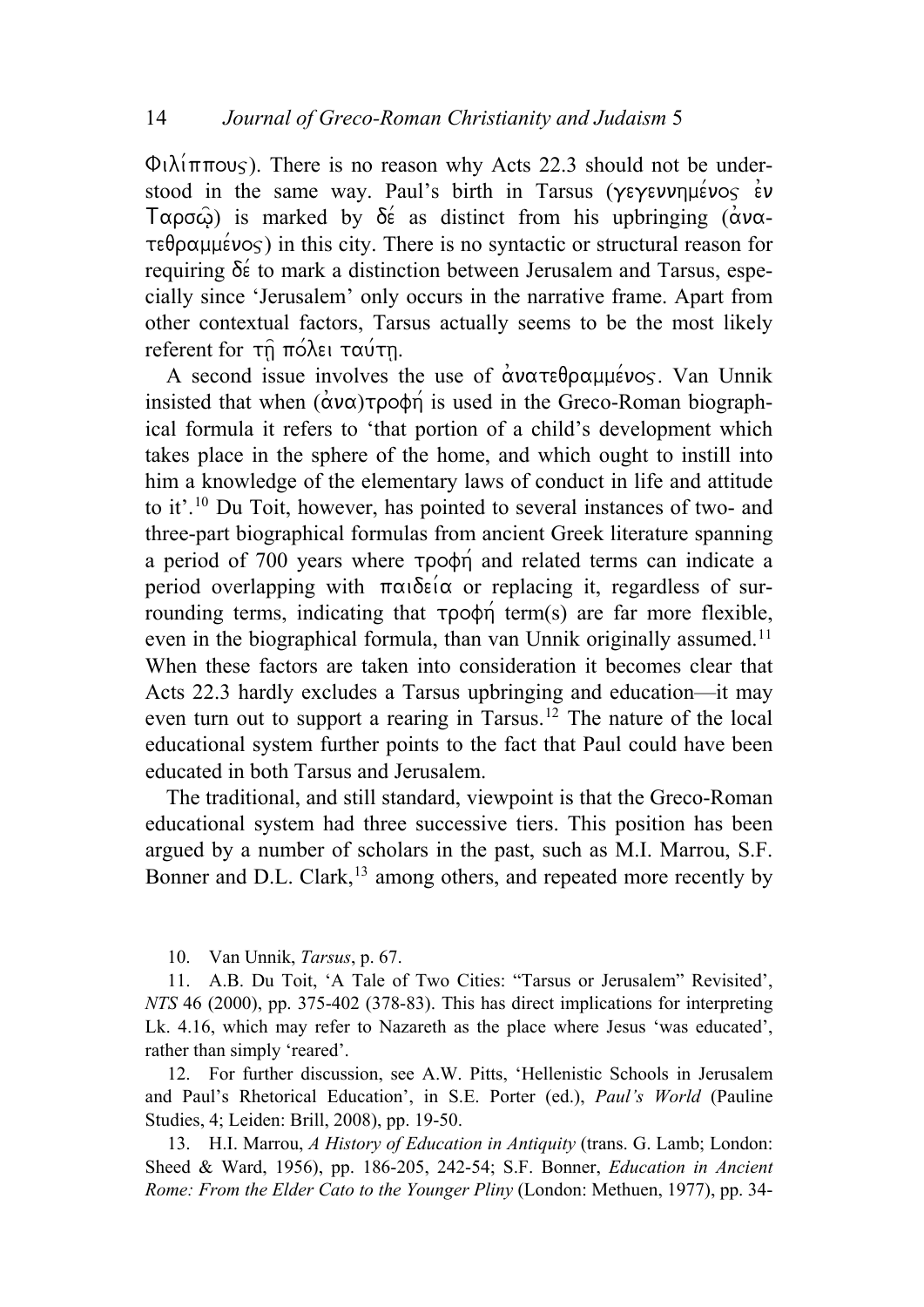such scholars as Theresa Morgan and Roland L. Hock.<sup>[14](#page-6-0)</sup> The three tiers were the primary school or *ludus litterarius*, the grammar school or *schola grammatici*, and the rhetorical school or *schola rhetoris*. These three were sequentially arranged, so that one attended the primary school first, where one learned the basics of reading and writing, and perhaps some mathematics, before proceeding to the grammar school. At the grammar school, one learned grammar and some composition, including letter writing, and was introduced to literature, especially the writings of Homer. At the third level, the rhetorical school, one learned rhetoric or oratory, and concentrated on various prose authors. This tripartite organization, however, has been revised in the light of recent research. A.D. Booth noticed that, in the ancient evidence, there are many instances when the work of the first teacher of a student was equated with the functions of both the primary teacher and the grammar teacher. As a result, he suggested that the Greco-Roman educational system, rather than being sequential, was concurrent and organized socially. There were essentially two tracks. The first track, or elementary school, was for those of the lower social orders, including slaves. The second track was for those of status, or the upper class. The latter received elementary education either at home or in the initial stages of their grammatical education. The system then consisted for them of essentially two levels, grammatical and rhetorical education.<sup>[15](#page-6-1)</sup> Even this scheme, however, as Robert Kaster has shown, is overly rigid,

75, 165-276; D.L. Clark, *Rhetoric in Greco-Roman Education* (Morningside Heights, NY: Columbia University Press, 1957), pp. 9-66.

<span id="page-6-0"></span>14. T. Morgan, *Literate Education in the Hellenistic and Roman Worlds* (Cambridge: Cambridge University Press, 1998), pp. 21-25; R. Hock, 'The Educational Curriculum in Chariton's *Callirhoe*', in J.-A.A. Brant, C.W. Hedrick and C. Shea (eds.), *Ancient Fiction: The Matrix of Early Christian and Jewish Narrative* (Symposium, 32; Atlanta: Scholars Press, 2005), pp. 15-36 (17-25), even though he recognizes the evidence against such a scenario.

<span id="page-6-1"></span>15. A.D. Booth, 'The Schooling of Slaves in First-Century Rome', *TAPA* 109 (1979), pp. 11-19, as in R.A. Kaster, 'Notes on "Primary" and "Secondary" Schools in late Antiquity', *TAPA* 113 (1983), pp. 323-46 (324), who notes that in the sequential account there was a recognition that many in the elementary school did not go on to the grammar school, and many grammar school students received their elementary tuition privately (although Kaster does not mention any of those who held to this modified view). See also R. Cribiore, *Gymnastics of the Mind: Greek Education in Hellenistic and Roman Egypt* (Princeton: Princeton University Press, 2001), pp. 37, 45.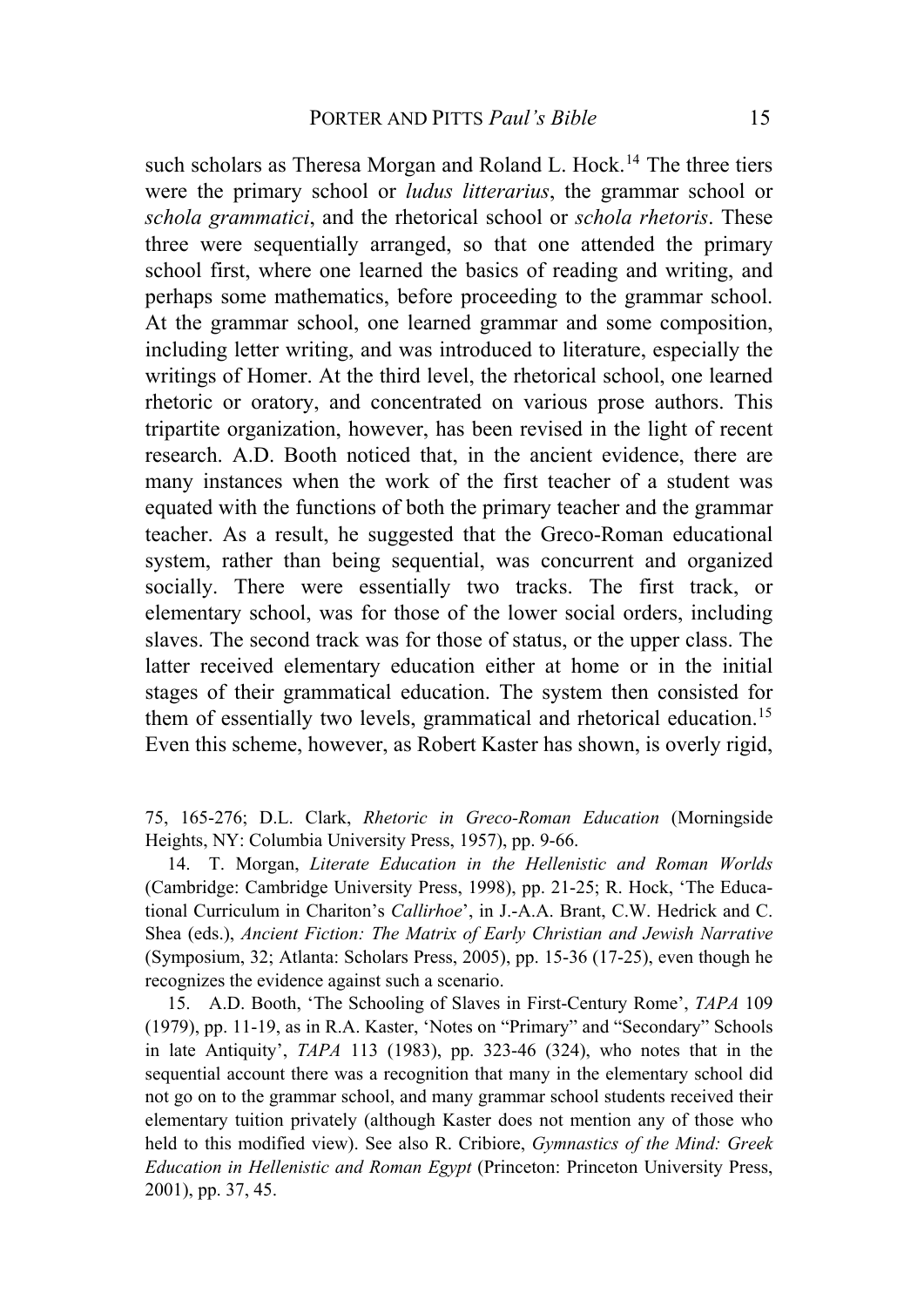with there being abundant evidence that the educational system of the time was much more flexible and less rigid than previous scholarship has realized, and more subject to regional variation. Nevertheless, the evidence Kaster marshals does seem to support the notion that the distinction between the primary and grammatical teachers was blurred and their function greatly overlapped (there is little evidence that a student going through the grammatical system normally attended primary school), both in Rome and in other places throughout the Greco-Roman world $16$ 

If this is the case, and it seems that the evidence points in this direction, it has implications for Paul's education. In this revised organization, students began their schooling when they were around six to eight years old,<sup>[17](#page-7-1)</sup> and would have finished the grammar school at around twelve or thirteen years. As a Roman citizen, and the son of a person with a productive trade (which probably resulted in the citizenship of his father or an earlier relative), Paul would apparently have had the status and economic support to finance and facilitate his attending the grammar school. This chronology is consistent with the ages of a man as discussed by the rabbis, according to W.D. Davies. As *M. Pirqe 'Abot* 5.24 (c. 150 CE) says, 'At five years the Scriptures; at ten years the Mishnah; at thirteen the commandments; at fifteen the Talmud etc.' It was thought that generally at the age of thirteen a boy was made a 'son of commandment' and welcomed into the Jewish community.[18](#page-7-2) Even though the tradition may be later, this pattern of development is consistent with Paul being raised in a Jewish home in Tarsus and learning the Scriptures while being educated in the grammar school, and then, after his bar-mitzwah (or equivalent at the time), going to Jerusalem to complete his education in Jewish law and related matters.

This educational structure is also consistent with the educational framework that Birger Gerhardsson outlines. He notes a number of similarities between the Torah schools and the Greco-Roman schools, parallels that are complementary to the portrait of Paul that we are creating here. Rather than the poets, a student of the Torah school would study the Old Testament, and rather than students advancing from poets to rhetoric, in the Torah school they proceeded from the written Torah

- 16. Kaster, 'Notes', esp. pp. 328-29, 336-38, 346.
- 17. Kaster, 'Notes', p. 336.
- <span id="page-7-2"></span><span id="page-7-1"></span><span id="page-7-0"></span>18. W.D. Davies, *Paul and Rabbinic Judaism: Some Rabbinic Elements in Pauline Theology* (Philadelphia: Fortress Press, 4th edn, 1980), pp. 24-25.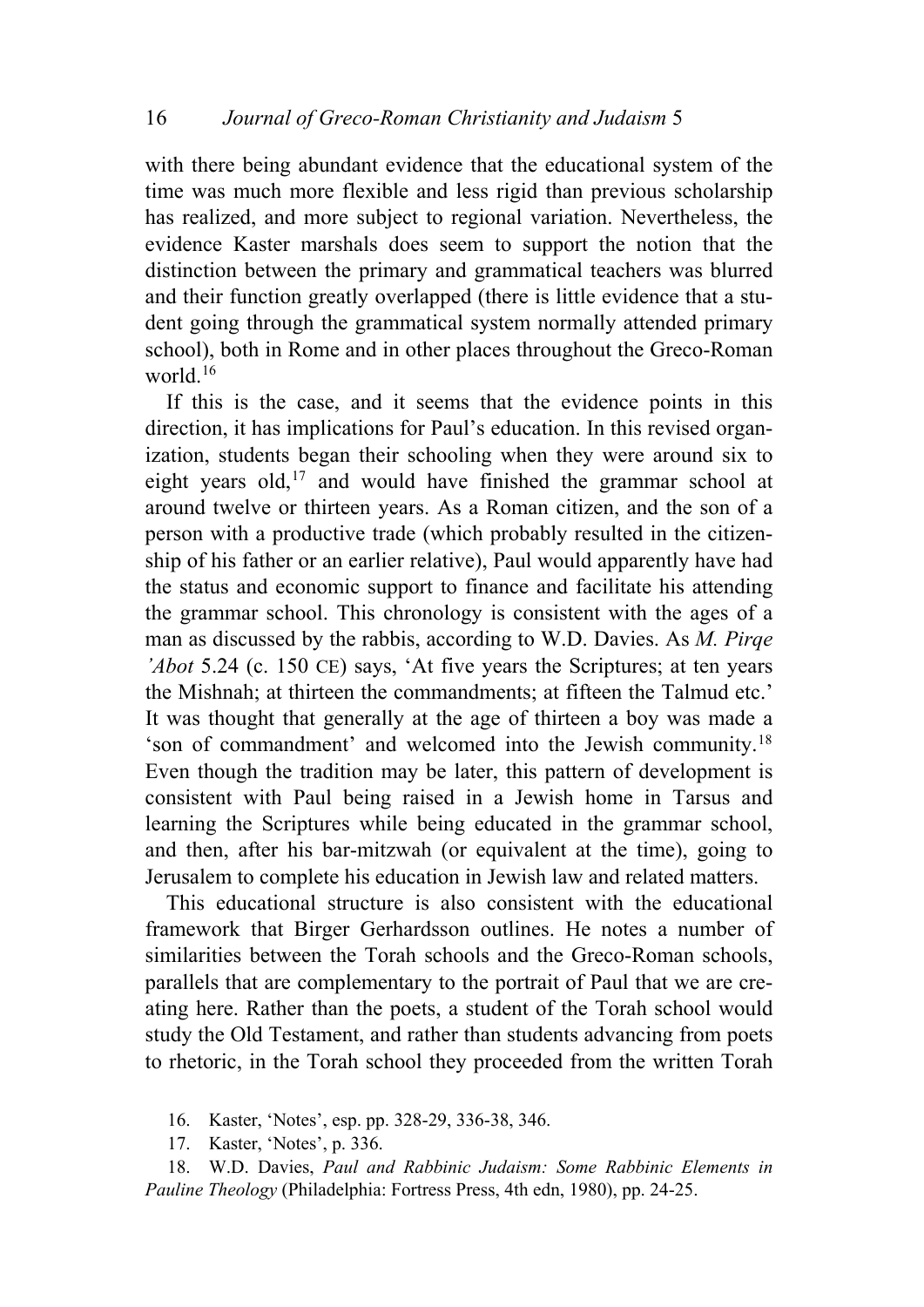to the oral Torah, in other words, from Mishnah to Talmud, as it was later codified.[19](#page-8-0) Although the evidence for advanced Jewish education is later, from the tannaitic and especially the amoraic periods, the general pattern was that the few fortunate students who could would study with a rabbi and attend a 'study house', where they would engage, not so much in reading the Torah (basic Torah knowledge would have been assumed), but in disputing over interpretation of the Torah, that is, talmudic discussion.<sup>[20](#page-8-1)</sup> According to this model, then, Paul would have had plenty of time to be instructed in the written Torah in Tarsus, even as a student of the grammar school and possibly beyond, before leaving for Jerusalem to continue his education with Rabbi Gamaliel on the oral Torah.

Just as important as the organization of the ancient educational system—and perhaps the most important element for this paper—was its curriculum. What exactly would Paul have learned as a student in a grammar school? As noted above, if he did not learn the basics of writing, reading and arithmetic from a private tutor or at home before entering the school, he then acquired these skills right at the outset. However, there was much more to the grammatical education. Students started with simple exercises, learning to read and write syllables or words, and gained growing facility in reading. Students increasingly learned about words and then sentences, and then about basic literary features of a text, including punctuation and marking of change of speakers. At this stage, the major authors a student read were poets, with an eye toward identifying the features of poetic texts and how to evaluate them. The major poet studied was 'The Poet', Homer (especially his *Iliad*), along with Hesiod, Pindar and other lyric poets, including contemporary ones like Callimachus, Euripides mostly among the tragedians, Menander and the like. It appears that there were certain authors at the core of the curriculum, while others were more at the periphery. The students learned to read, recite and explain these

<span id="page-8-0"></span>19. B. Gerhardsson, *Memory and Manuscript: Oral Tradition and Written Transmission in Rabbinic Judaism and Early Christianity, with Tradition and Transmission in Early Christianity* (Grand Rapids: Eerdmans, 1998 [1961, 1964]), pp. 56-66, 89-92; cf. C. Hezser, *Jewish Literacy in Roman Palestine* (TSAJ, 81; Tübingen: Mohr Siebeck, 2001), pp. 39-109; A. Millard, *Reading and Writing in the Time of Jesus* (Biblical Seminar, 69; Sheffield: Sheffield Academic Press, 2000), pp. 188-92.

<span id="page-8-1"></span>20. Hezser, *Jewish Literacy*, 94-109, esp. pp. 94-96.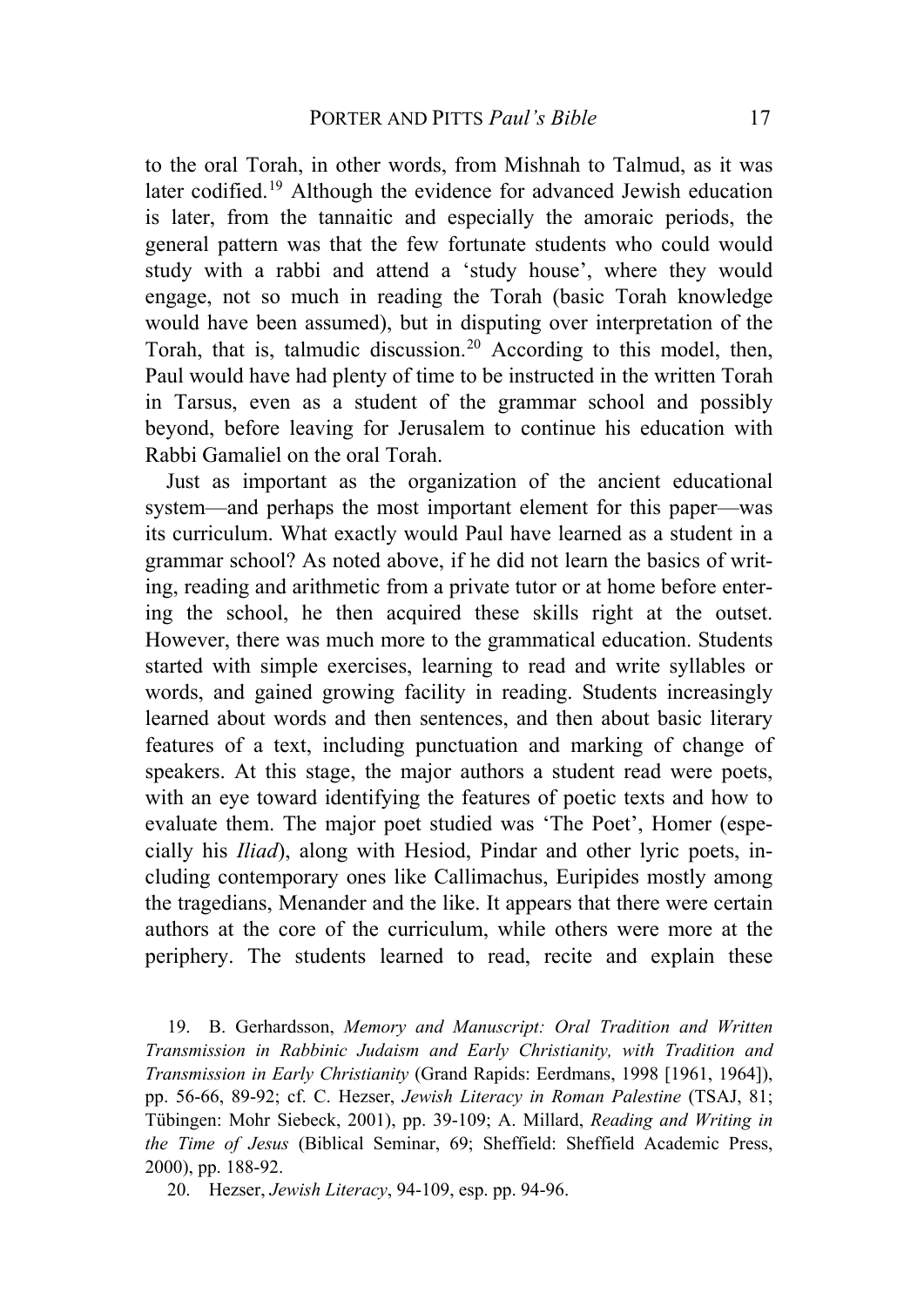authors; in other words, there was a huge emphasis on the oral and mnemonic character of education. However, there was also a written component. It was during the first century that grammatical study became a more or less fixed part of the grammar school curriculum. There was also practice in composition. This included the so-called preparatory exercises, or *progymnasmata*, [21](#page-9-0) with such forms as fable, narrative, chreia,<sup>[22](#page-9-1)</sup> aphorism, confirmation or refutation, commonplaces, eulogy or censure, comparison, ethopeia or prosopopeia, the thesis and discussions of law. These were all considered necessary preparation for moving to the next stage in education, rhetoric proper. Though letter writing was not central to the curriculum like the *progymnasmata*, at the grammar school the student also learned how to write letters. Letter writing has long been recognized as one of the skills learned by those who were becoming professional scribes, but it is increasingly recognized that learning to write letters was a part of grammar school as well. Students probably did not learn by copying letters out of books, but by constructing them themselves, perhaps under the direct guidance of their teacher.<sup>[23](#page-9-2)</sup>

In regard to the curriculum, there are at least three observations to be made in the light of recent Pauline scholarship. The first concerns the *progymnasmata*. Recent rhetorical studies of Paul attribute to him the ability to compose using a number of the different stylistic strategies found in the kinds of exercises he would have learned in the grammar

<span id="page-9-0"></span>21. See G.A. Kennedy, *Progymnasmata: Greek Textbook of Prose Composition and Rhetoric* (Leiden: Brill, 2003).

<span id="page-9-1"></span>22. R.F. Hock and E.N. O'Neil, *The Chreia in Ancient Rhetoric*. I. *The Progymnasmata* (Atlanta: Scholars Press, 1986); R.F. Hock and E.N. O'Neil, *The Chreia and Ancient Rhetoric: Classroom Exercises* (Leiden: Brill, 2002), who, despite recognizing the recent shift regarding education (pp. 1-4), still use the three sequential stages in their analysis.

<span id="page-9-2"></span>23. See Marrou, *History of Education*, pp. 169-75; Cribiore, *Gymnastics*, 185- 218 (cf. R. Cribiore, *Writing, Teachers, and Students in Graeco-Roman Egypt* [American Studies in Papyrology, 36; Atlanta: Scholars Press, 1996], esp. appendixes); Morgan, *Literate Education*, p. 24; accepted by Hock, 'Educational Curriculum', pp. 21-23. The epistolary theorists may have relevance here, as they present types or models of letters. However, the only one early enough to be of relevance does not present whole letters, but characteristic excerpts (see Pseudo Demetrius). We do not necessarily know whether these letter types were copied directly. See A.J. Malherbe, *Ancient Epistolary Theorists* (SBLSBS, 19; Atlanta: Scholars Press, 1988).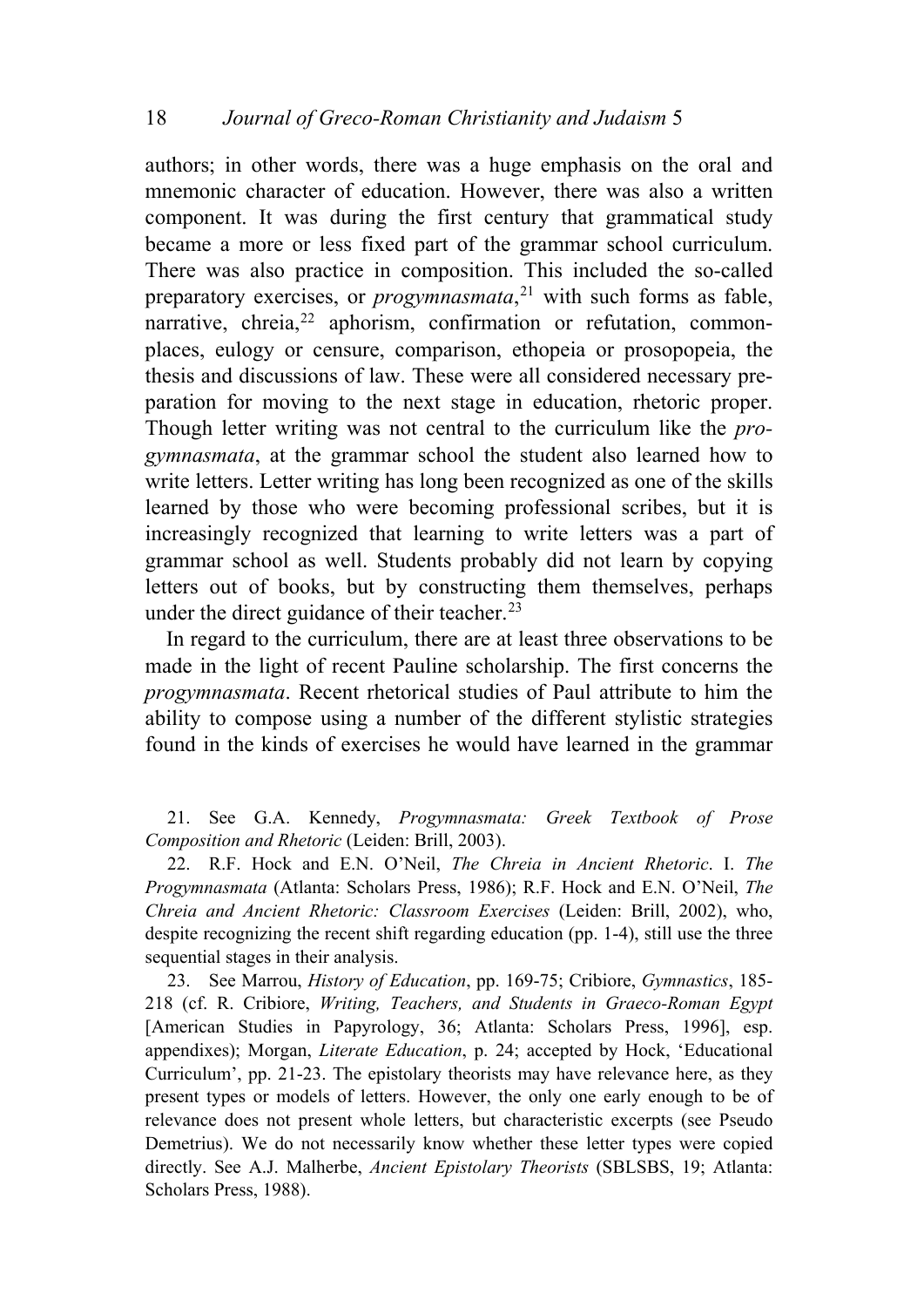school curriculum.<sup>[24](#page-10-0)</sup> The natural place to learn these would have been in the grammar school. There is plenty of evidence that he learned how to use these strategies, and used them in his letters.

The second observation concerns the literature read at this stage. It is worth noting that, of the secular authors that Paul cites or alludes to, or is depicted as citing or alluding to in Acts, most of them come from the canonical authors mentioned above, including especially a variety of poets (Menander, *Thais* frg. 218 in 1 Cor. 15.33; Aristotle, *Pol*. 3.8.2 1284a14-15 in Gal. 5.22; Aeschylus, *Eum*. 1014-15 in Phil. 4.4; Pindar frg. from Strabo, *Geogr*. 6.2.8 in 2 Tim. 2.7; Epimenides in Tit. 1.12; Aratus, *Phaen*. 5 or Epimenides in Acts 17.28; Euripides, *Ion* 8 in Acts 21.39; Euripides, *Bacch*. 794-95 in Acts 26.14).[25](#page-10-1) Some speculate that Paul did not know these authors' works but that he simply cited quotations from major writers found in testimonia. If this is so, he probably gained such exposure during his grammar school training (see discussion below). Others have claimed that if Paul had received a literary education we would expect to see much more use of secular authors,  $26$  but this is not necessarily the case. As Fairweather notes, 'there is a comparable scarcity of quotation from Greek authors in, for example, the letters of Plato and Epicurus'.<sup>[27](#page-10-3)</sup> In the same way, Hermogenes and Aphthonius show relatively little inclination toward citing Greek authors in their works when compared with figures such as Dionysius of Halicarnassus and Plutarch. Certainly this provides no basis for calling into question the knowledge of Greek literature possessed by these icons of Hellenistic culture. The polemical situations for the Pauline letters must also be kept in mind. Pagan literature held little authority in the eyes of the apostle and his congregations and he constantly needed to emphasize his Jewish identity and the basis of his

<span id="page-10-0"></span>24. See S.E. Porter, 'Paul of Tarsus and his Letters', in S.E. Porter (ed.), *Handbook of Classical Rhetoric in the Hellenistic Period 330 B*.*C*.*–A*.*D*. *400* (Leiden: Brill, 1997), pp. 532-85, esp. pp. 578-83.

<span id="page-10-1"></span>25. Other references in Paul have an aphoristic quality and may have been learned in a school setting, such as 1 Cor. 9.10, 2 Cor. 4.6 and Eph. 5.4. For other possible knowledge of ancient sources, see E.B. Howell, 'St Paul and the Greek World', *Greece & Rome* NS 11 (1964), pp. 7-29 (22-23), who gives the listed examples.

<span id="page-10-2"></span>26. E.g. M. Hengel, *Pre-Christian Paul* (with R. Deines; London: Trinity Press, 1991), p. 2.

<span id="page-10-3"></span>27. J. Fairweather, 'The Epistle to the Galatians and Classical Rhetoric', *TynBul* 45 (1994), pp. 1-38, 213-43 (31).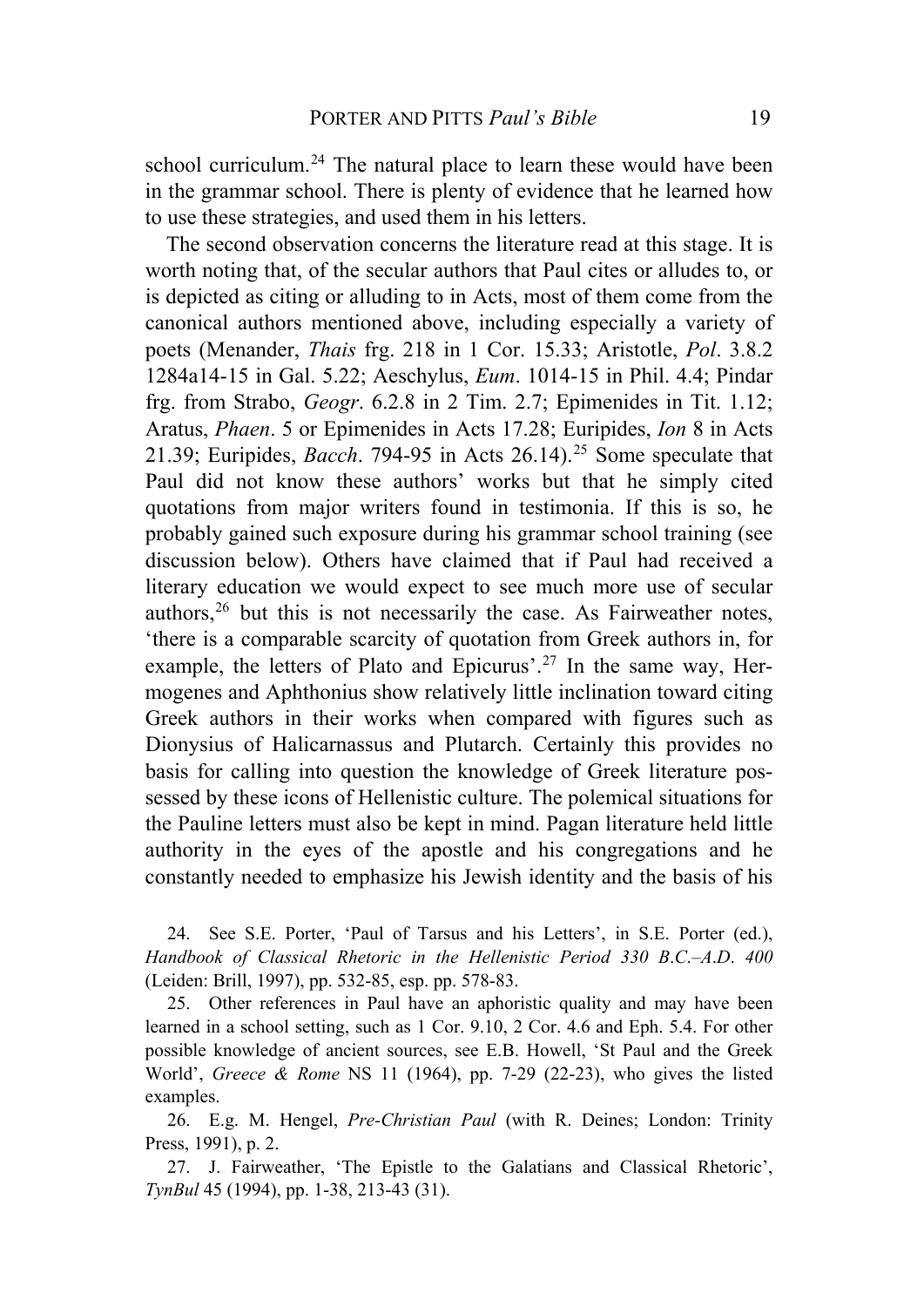views in the Jewish Scriptures in order to combat the criticisms of his opponents. Taken together, these considerations disconfirm the assumption that Paul's exposure to a Greek literary curriculum in his youth would have resulted in a significant amount of citations from those Greek authors several decades later.

The third observation concerns Paul as a letter writer. Despite the debate over whether Paul wrote letters or epistles, scholarship has continued to recognize that Paul was one of the major letter writers of the ancient world, as the size and character of his letter collection attests.[28](#page-11-0) Paul's use of the letter form seems to indicate an author who knew the conventions of letter writing but who also innovated in his use of this form by development of various sub-sections of the letter (such as expansion of the sender or receiver in the salutation), or development of various sections of the letter, such as the thanksgiving or paraenesis.

The chronology of Paul's life and the evidence from his letters and Acts make it plausible that Paul was a product of the Greco-Roman educational system in Tarsus. The flexibility of Acts 22.3, the structure of the education system, including the ages of study and the curriculum, point to Paul having completed the grammar school before leaving Tarsus to complete his education in Jerusalem in the rabbinic school. During his grammar school studies, besides basic literacy and numeracy, Paul would have been exposed to the major Greek poets and authors and learned composition through the *progymnasmata* and letter writing. Whereas he would already have studied the written Torah during his studies in Tarsus, he would have learned the oral Torah in Jerusalem. The evidence indicates that there was nothing in the educational system in Greco-Roman times that would have prevented Paul from finishing the grammar school level, and with it gaining the various skills that such an education required. Completion of the grammar school also coincides with the age Paul would have begun rabbinical studies, and the Tarsian tradition described in Strabo indicates that Paul would probably have studied abroad for his advanced education, as he seems to have done in Jerusalem. The implication of this is that although it is likely that Paul learned some basic rhetorical exercises, he probably did not formally attend a rhetorical school in Tarsus, and it is

<span id="page-11-0"></span><sup>28.</sup> See U. Wilamowitz-Moellendorff, *Die griechische Literatur des Altertums* (Stuttgart: Teubner, 1912), pp. 232-33.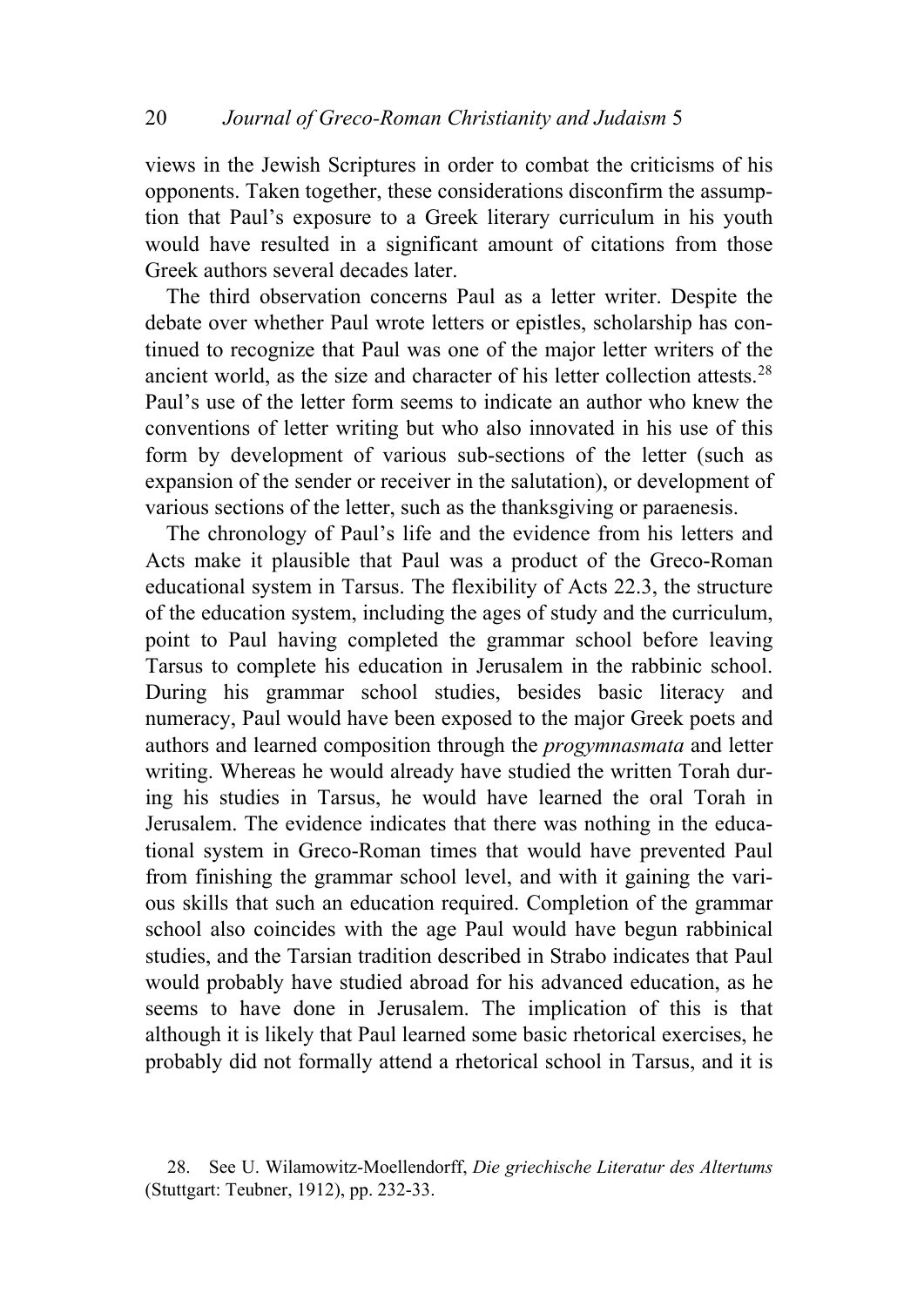unlikely that such opportunities would have been available in Jerusalem<sup>[29](#page-12-0)</sup>

#### 3. *Oral and Book Culture*

Paul's being able to read and write is also important for understanding how he utilized Scripture. It is not enough, however, to explain how it was that he gained access to and then utilized the texts that he did. In order to understand that, we must understand the interplay of oral and book cultures. There is a tendency in the current climate of biblical interpretation to emphasize the elements of oral culture at the expense of the book culture of the time. We wish to say something about each of them here.

Our first point is that the situation is much more complex than simply a relationship between oral and written culture. As Robbins has stated, terminology needs to be clarified. He differentiates oral culture, scribal culture, rhetorical culture, reading culture, literary culture, print culture and hypertext culture.<sup>[30](#page-12-1)</sup> We are not sure that we need all of these categories, but the situation is admittedly more complex than simply oral versus written, as we shall demonstrate.

We probably do not need to say as much about orality, as this is a subject that has been widely studied lately. The emphasis in recent studies has been on the oral nature of Judaism and early Christianity as they were positioned within the predominantly oral cultures of the ancient Mediterranean Greco-Roman world. Following on from work by those such as Walter Ong, Werner Kelber emphasizes the oral dimension of the ancient world and especially of Paul's work. Kelber draws a contrast in Paul's thought between the stultifying effect of the written word, which is equated with the law, and the liberating and Spirit-filled oral word. According to Kelber, Paul emphasized the oral word, which is related to the gospel and its strength and power.<sup>[31](#page-12-2)</sup> Kelber's ideas have been picked up and developed further by a number

29. See Pitts, 'Hellenistic Schools', p. 50.

<span id="page-12-1"></span><span id="page-12-0"></span>30. V.K. Robbins, 'Oral, Rhetorical and Literary Cultures: A Response', *Semeia* 65 (1994), pp. 75-90 (77). Cf. Hezser, *Jewish Literacy*, p. 16.

<span id="page-12-2"></span>31. W. Kelber, *The Oral and the Written Gospel: The Hermeneutics of Speaking and Writing in the Synoptic Tradition, Mark, Paul and Q* (Philadelphia: Fortress Press, 1983), pp. 140-83.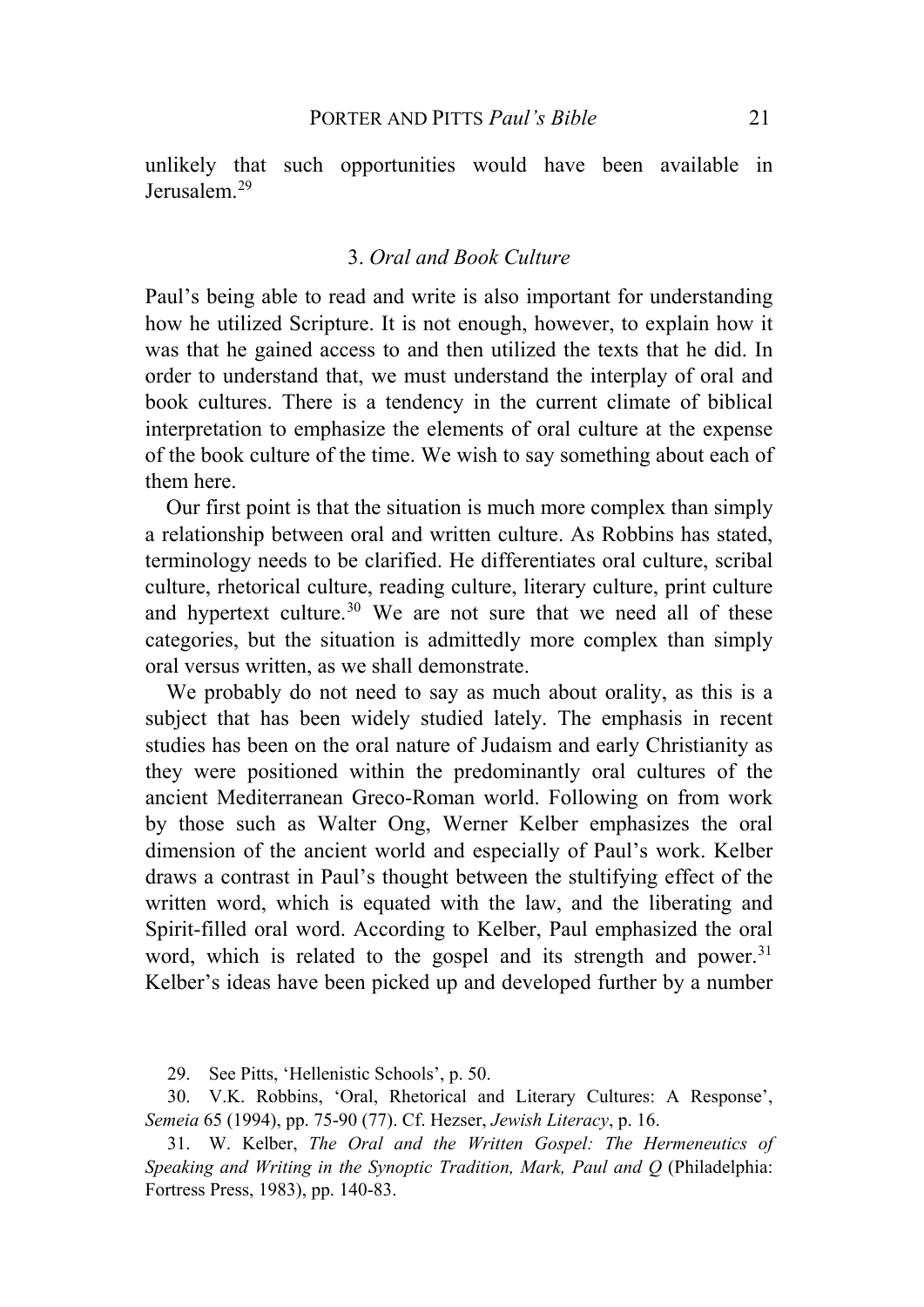of scholars,[32](#page-13-0) to the point that the oral is so clearly emphasized as to dismiss the written.

There is no doubt that oral culture played a significant role in the ancient world. However, evidence from both the Greco-Roman and the Jewish sides puts this in perspective. To adapt the terminology of Robbins, there is no need to create a false disjunction between oral and written culture, but there is a need to recognize that there are levels of inscribed culture, such that there may be a place for a scribal culture, even if there is not as large a literary culture. In fact, this is what we find. In the ancient Greek and then Roman world, even though there was an emphasis on orality such that the major poets wrote things like epic and tragedy for oral performance, with the growth of empire there came a need for record-keeping. This led to a scribal culture that developed more fully into a literary culture. Thus Rosalind Thomas distinguishes between documents and records. There are potentially all sorts of documents, written for different purposes. However, a transition takes place when people realize that written documents may become records of persons, possessions or other things. With this recognition there comes a certain power in literacy, to the point that people are motivated to develop systematized record-keeping and the like. This is one of the hallmarks of the Roman Empire, especially as evidenced in the papyri remains from Egypt. The confluence of record-keeping and power can be seen clearly in the tax records kept every seven and then every fourteen years.<sup>[33](#page-13-1)</sup> The power to record became the power to tax and the power to continue to control the people.<sup>[34](#page-13-2)</sup> In the Jewish world of the time, there was a somewhat similar phenomenon, as Gerhardsson has made us aware. Gerhardsson offers a more sophisticated (and the history of research tells us, more prescient) view of the interplay of orality and literacy than many others. He notes the creative and

<span id="page-13-0"></span>32. J. Dewey, 'Textuality in an Oral Culture: A Survey of the Pauline Traditions', *Semeia* 65 (1994), pp. 37-64; cf. A.J. Dewey, 'A Re-hearing of Romans 10:1-15', *Semeia* 65 (1994), pp. 109-27.

<span id="page-13-1"></span>33. See S.E. Porter, 'The Reasons for the Lukan Census', in A. Christophersen, C. Claussen, J. Frey and B.W. Longenecker (eds.), *Paul, Luke, and the Graeco-Roman World: Essays in Honour of Alexander J*.*M*. *Wedderburn* (JSNTSup, 217; Sheffield: Sheffield Academic Press, 2002), pp. 165-88.

<span id="page-13-2"></span>34. R. Thomas, *Literacy and Orality in Ancient Greece* (Cambridge: Cambridge University Press, 1992), pp. 132-44; cf. R. Thomas, *Oral Tradition and Written Record in Classical Athens* (Cambridge: Cambridge University Press, 1989); Dewey, 'Textuality'.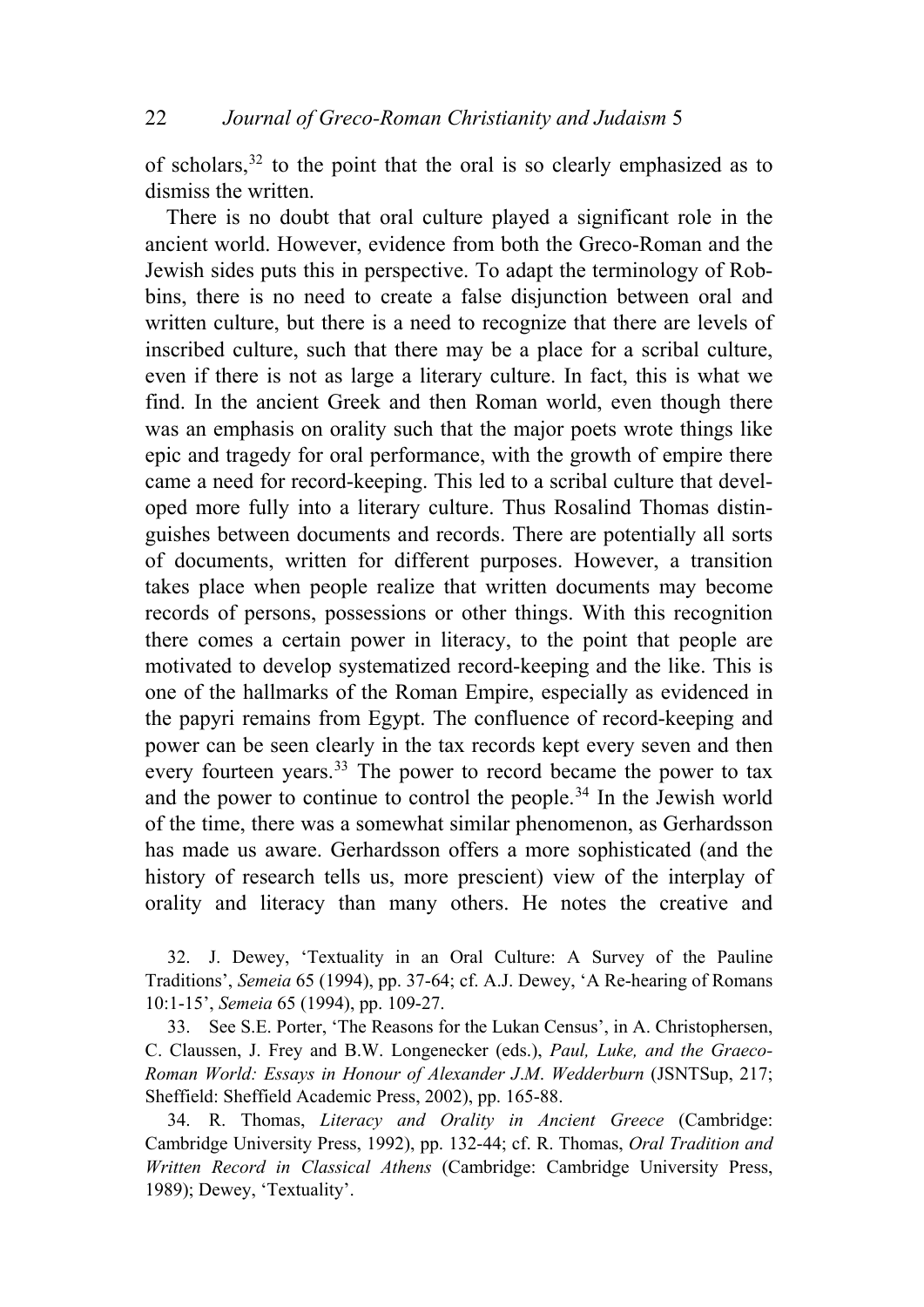dynamic role that oral tradition played in the rise of Judaism. He also notes that early on, and a number of centuries before the Christian era, written tradition also began to play an important part in Judaism. Gerhardsson's analysis ends up claiming that the written Torah, what we would equate with our Old Testament, was complemented by the oral Torah, which constitutes the oral tradition that goes hand in hand with it.

A factor that is not as fully realized as it might be, however, is the type of book culture that was already present in the first century CE. The standard position is often to dismiss the notion of a book culture on the basis of purported widespread illiteracy, the high cost of materials, and the lack of printing. Nevertheless, the evidence is that there was a widespread book culture at that time. In some ways, the disparagement of writing and the book culture is an unfounded consequence of a paradigm that draws a disjunction between orality and literacy, and, because the culture is posited as oral, then claims that there must not have been significant written resources. How then do we account for such a factor as Galen wandering through a market and seeing books for sale, and his checking and seeing that some of those for sale were attributed to him and he knew that he had not written them?[35](#page-14-0) In other words, there was enough of a market for books that it made forgery a desirable option for some (clearly not for Galen, who was incensed). Similarly, the literary tradition associated with Lysias is that a significant number of the works attributed to him even in ancient times were known to be forgeries, a problem that has kept scholars busy for years.[36](#page-14-1) Likewise, the Qumran community, though always a relatively small community living in isolation, was responsible for creating and collecting a significantly large number of books. $37$  There were also a number of large wellknown libraries, such as the ones at Alexandria and Ephesus, among others. Small private libraries also existed, which may have been more

<span id="page-14-0"></span>35. B.M. Metzger, 'Literary Forgeries and Canonical Pseudepigrapha', *JBL* 91 (1972), pp. 3-24 (4).

<span id="page-14-1"></span>36. K.J. Dover, *Lysias and the Corpus Lysiacum* (Berkeley: University of California Press, 1968), pp. 23-27.

<span id="page-14-2"></span>37. L. Alexander, 'Ancient Book Production and the Circulation of the Gospels', in R. Bauckham (ed.), *The Gospel for All Christians: Rethinking the Gospel Audiences* (Grand Rapids: Eerdmans, 1998), pp. 71-111 (78). Cf. Hezser, *Jewish Literacy*, p. 498, who thinks that Qumran was 'exceptional', but also notes several other archives, such as that of Babatha and Salome Komaise.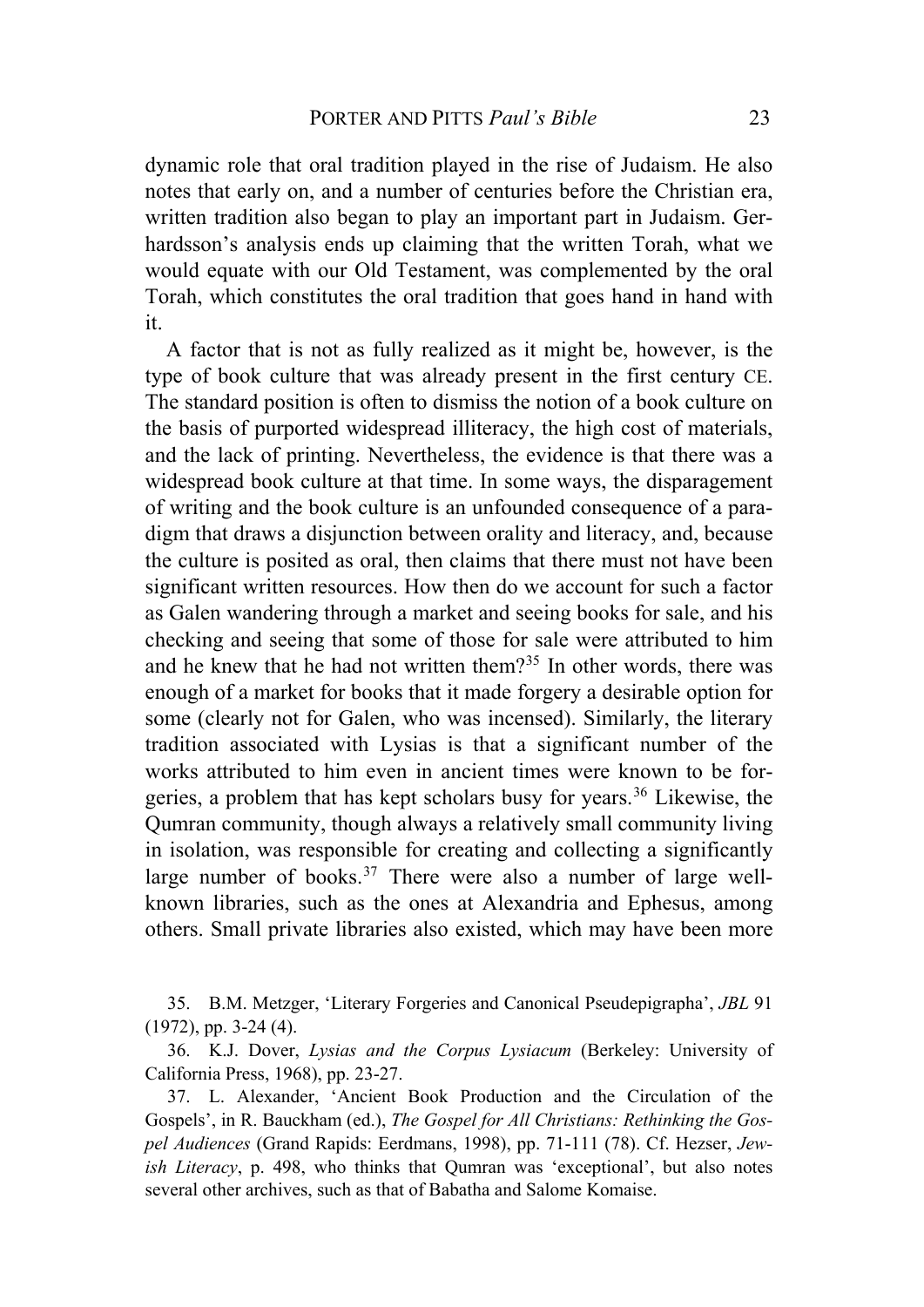impor-tant to the book culture than the larger libraries.<sup>[38](#page-15-0)</sup> Books were so plen-tiful by the first century CE that Seneca went so far as to denounce what he saw as the ostentatious accumulation of books.<sup>39</sup>

There are two major features of the book culture to note. Without minimizing the importance of orality—acknowledging that the major means of 'publication' was in terms of oral performance, such as orations, the reading of poetry, lectures delivered in public, and theatre we must also recognize that there was a large and significant parallel book culture. There was no publishing industry as we would know it today, but there were means of getting books produced, nevertheless.<sup>[40](#page-15-1)</sup> Papyrus, the paper of the ancient world, was widely available and not expensive. As Thomas Skeat has argued, the cost of papyrus was reasonable in the ancient world, on the basis of both statements by the ancients and the bountiful evidence of discarded papyrus discovered throughout Egypt—very few pieces were ever re-used, even if they were blank on one side.<sup>[41](#page-15-2)</sup> The cost of getting a book copied was not exorbitant, and ranged from two to four drachmas, which is the equivalent of from one to six days pay.[42](#page-15-3)

The second feature of the book culture is the nature of that culture itself. Kenyon notes that as early as the fourth century BCE there was a 'considerable quantity' of 'cheap and easily accessible' books to be found in Athens, which shows that a reading culture was growing even during that time.<sup>[43](#page-15-4)</sup> In Hellenistic Egypt, as is indicated by the documentary and especially the literary finds, there were numerous books available, to the point that 'Greek literature was widely current among the ordinary Graeco-Roman population', and this was a likely pattern throughout the Hellenistic world.<sup>[44](#page-15-5)</sup> That these books were accessible to

<span id="page-15-0"></span>38. F.G. Kenyon, *Books and Readers in Ancient Greece and Rome* (Oxford: Clarendon Press, 1932), p. 65.

39. Kenyon, *Books and Readers*, p. 80.

<span id="page-15-1"></span>40. P.E. Easterling and B.M.W. Knox, 'Books and Readers in the Greek World', in Easterling and Knox (eds.), *The Cambridge History of Classical Literature*. I. *Greek Literature* (Cambridge: Cambridge University Press, 1989), pp. 1-41 (19).

<span id="page-15-2"></span>41. T.C. Skeat, 'Was Papyrus Regarded as "Cheap" or "Expensive" in the Ancient World?' *Aeg* 75 (1995), pp. 75-93.

<span id="page-15-5"></span><span id="page-15-4"></span><span id="page-15-3"></span>42. Easterling and Knox, 'Books and Readers', p. 22. Cf. Kenyon, *Books and Readers*, p. 24; Millard, *Reading and Writing*, pp. 164-66.

43. Kenyon, *Books and Readers*, p. 24.

44. Kenyon, *Books and Readers*, pp. 34, 36.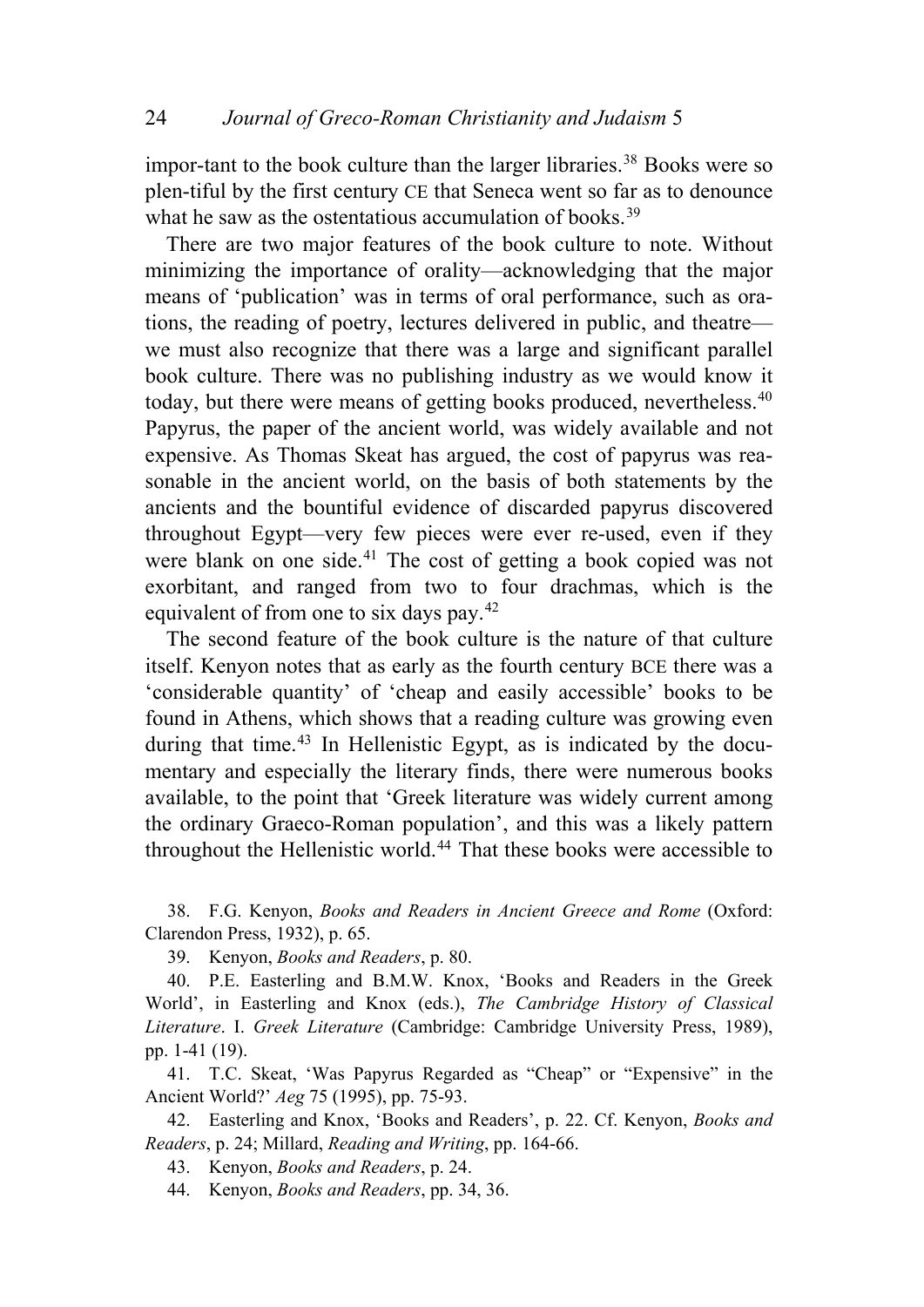a wide range of people is indicated by the fact that the most common literary author found in the papyri is Homer, the major author read in the grammar school.[45](#page-16-0) Access to these books was through a variety of means. There was what amounts to what Loveday Alexander has called a commercial book trade. Alexander notes that the main motivation of authors to publish in ancient times—perhaps not too unlike modern times—was fame, not necessarily money. Hence there were not the same kinds of restrictions on access as we have created today.<sup>[46](#page-16-1)</sup> Authors themselves would probably have been involved in 'publication' of their books. Raymond Starr notes that the author would write a rough draft, and then have it reviewed by others, such as slaves or friends. Once a final form of the text was formulated, it was circulated to a wider group of friends, before being more widely disseminated.[47](#page-16-2) As a result, perhaps the easiest way to secure a book was to borrow a copy from a friend and either have a slave or scribe copy it, or make one's own copy. As Alexander notes, Aristotle, Cicero, Galen and Marcus Cicero the younger all seem to have been a part of this process. There were other means by which books were circulated as well. Alexander notes four. The first is the copying and exchanging of books by professional scribes. Another is the transcribing of orations into written speeches. A third was to copy down lectures given by teachers and circulate them among students. A fourth and final way may have been to dedicate a book to a patron who was involved in the publishing process.[48](#page-16-3) Harry Gamble has noted that there were associations of people connected with book production, so that those who were interested in a particular type of literature would produce and share these books. This could include those who were interested in the Greek text of the Bible (i.e. the Old Greek or Septuagint).<sup>[49](#page-16-4)</sup> Josephus records that a rebel in Galilee con-fronted him with 'a copy of the law

- 45. Cribiore, *Gymnastics*, p. 140.
- 46. Alexander, 'Ancient Book Production', pp. 87-89.

<span id="page-16-2"></span><span id="page-16-1"></span><span id="page-16-0"></span>47. R.J. Starr, 'The Circulation of Literary Texts in the Roman World', *ClQ* 37 (1989), pp. 313-23 (313-16).

<span id="page-16-3"></span>48. Alexander, 'Ancient Book Production', pp. 88-99. Cf. also L. Alexander, 'The Living Voice: Scepticism towards the Written Word in Early Christian and Graeco-Roman Texts', in D.J.A. Clines, S.E. Fowl and S.E. Porter (eds.), *The Bible in Three Dimensions* (JSOTSup, 87; Sheffield: JSOT Press, 1990), pp. 221-47.

<span id="page-16-4"></span>49. H.Y. Gamble, *Books and Readers in the Early Church: A History of Early Christian Texts* (New Haven: Yale University Press, 1995), p. 85.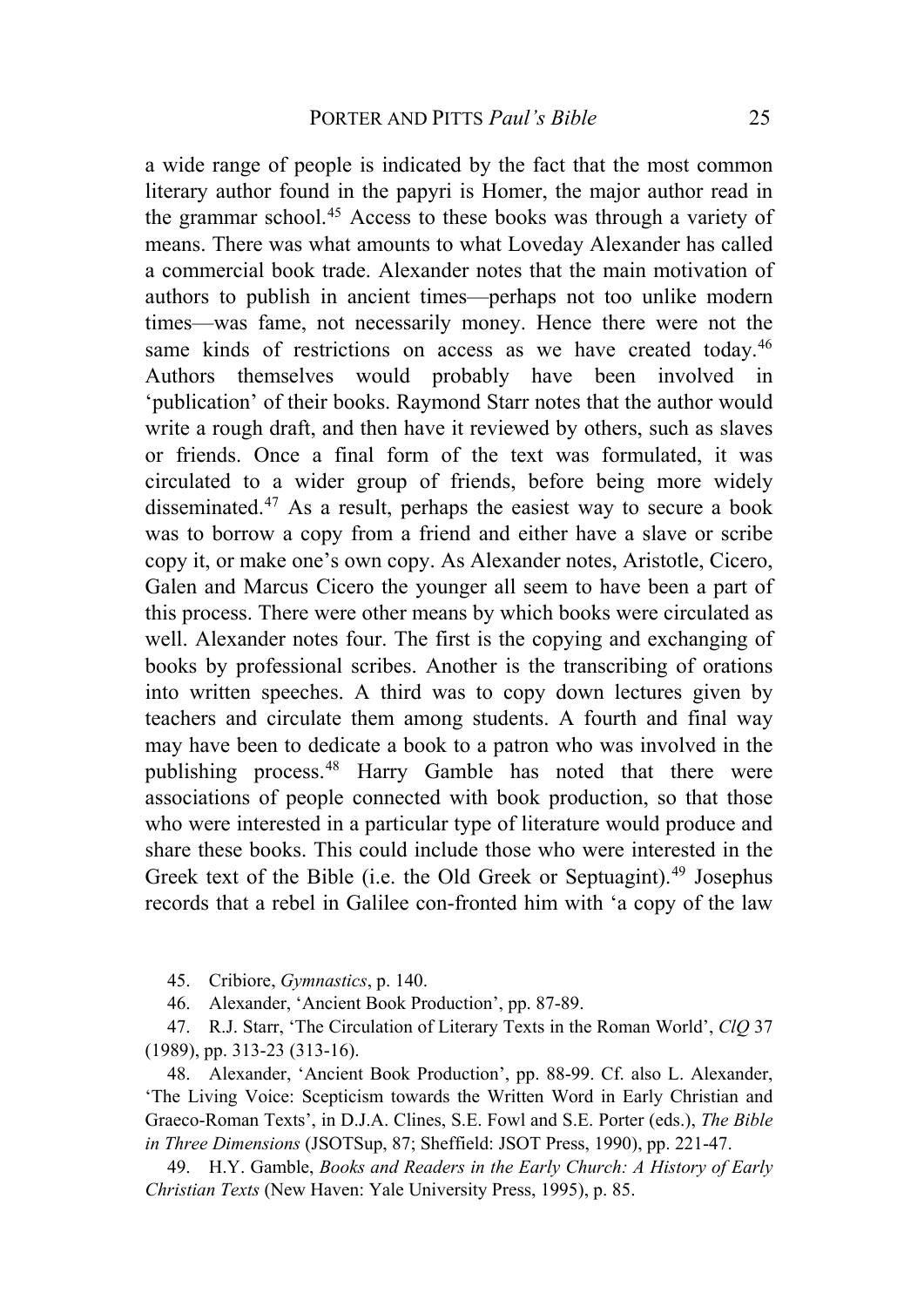of Moses in his hands' as he tried to work the crowd (Josephus, *Life* 134).[50](#page-17-0)

As a result of the book culture, a number of types of collections of books existed in the ancient world. When, at the end of the fourth century BCE, Ptolemy I Soter founded the Museum in Alexandria, an effort toward standardizing the most substantial Greek texts of antiquity was initiated. The mass scale of book production at the Alexandrian library played a crucial role in standardizing both the selection of literary works and the form they took (book size, material, etc.).<sup>[51](#page-17-1)</sup> As Easterling and Knox note, 'the corpus of the "best authors" was given official recognition in the classifications made by the scholars of Alexandria and perhaps of Pergamum, and came to exercise a very powerful effect on Greek culture'.[52](#page-17-2) Specifying the 'canons' of Greek literature (the ten orators, the nine lyric poets, the three tragedians etc.) is typically accredited to Aristophanes of Byzantium. The first formal standardization of a collection of authors seems to have been the formation of the canon of the attic orators around the time of the Alexandrians and the Roman Empire. Several writers of antiquity mention the canon, including Caecilius, who wrote the now lost *On the Character of the Ten Orators*, Quintilian (*Inst.* 10.1.76), Lucian (*Scyth*. 10) and Pseudo-Plutarch (*Vit*. *X orat*.*)*. [53](#page-17-3) Canonization was a common Greek educational practice that allowed the selection of a list of authors from a particular genre to be standardized as the objects of instruction in the schools. Literary collections of poets and canons of various philosophers followed soon after.[54](#page-17-4) These collections of authors provided the basis for curricula in the ancient schools, although which authors were emphasized or selected remained much more fluid. The writings of various canonized authors thus became the basis for instruction, imita-

<span id="page-17-0"></span>50. Millard, *Reading and Writing*, p. 161. Millard notes that Herod had a library of at least 44 Greek authors, and that Philo must have had his own collection of Scriptures, which he used (in Greek!).

51. Easterling and Knox, 'Books and Readers', p. 34.

52. Easterling and Knox, 'Books and Readers', p. 35.

<span id="page-17-3"></span><span id="page-17-2"></span><span id="page-17-1"></span>53. See S. Usher, *Greek Oratory: Tradition and Originality* (Oxford: Oxford University Press, 1999).

<span id="page-17-4"></span>54. Hermogenes, *On Ideas*, provides the most extensive survey of classical canons and genres from an ancient source. For analysis of *On Ideas* 2.10-12, as well as the contribution of the Hermogenean analysis of literature more broadly, see I. Rutherford, 'Inverting the Canon: Hermogenes on Literature', *Harvard Studies in Classical Philology* 94 (1992), pp. 355-78.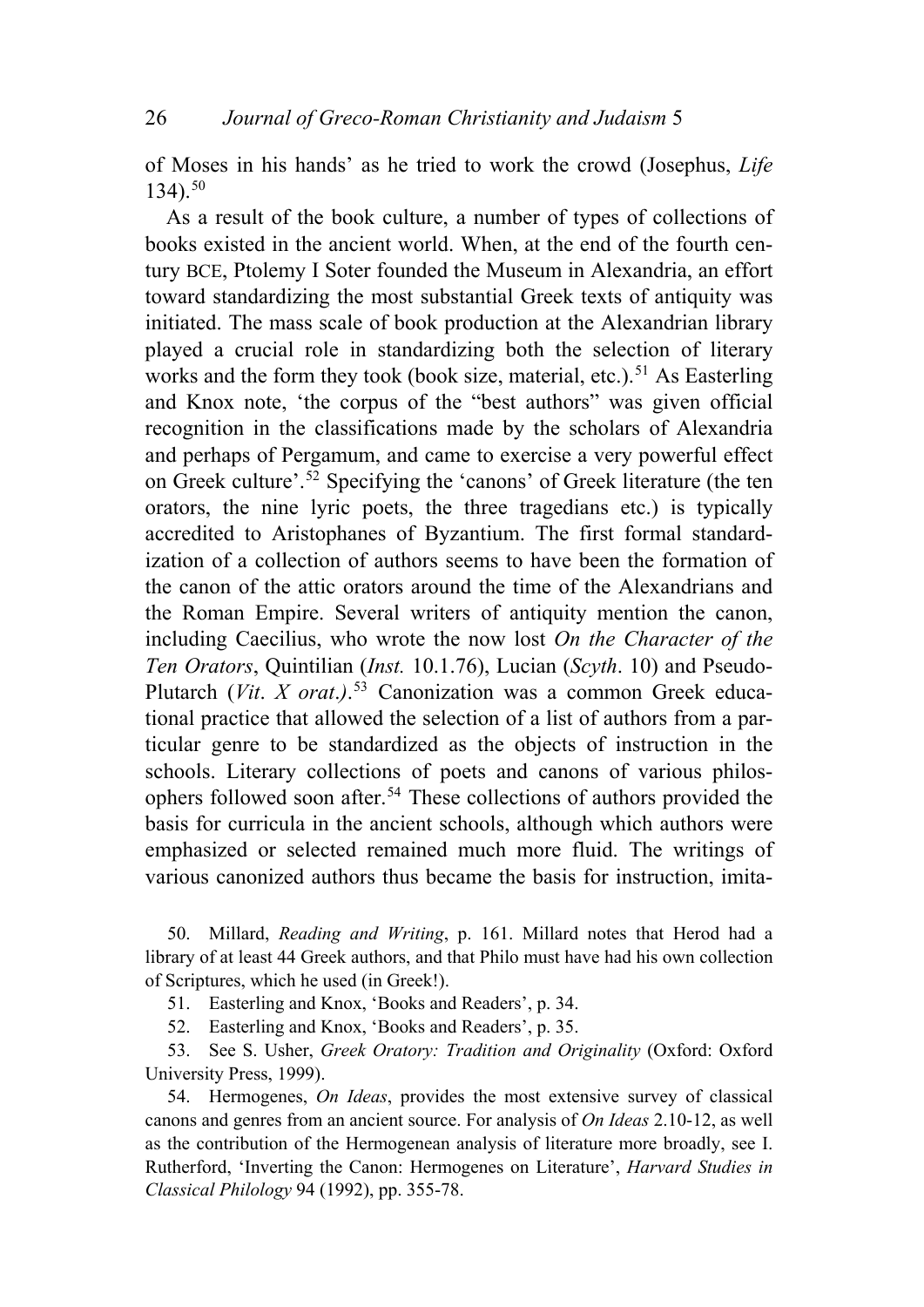tion and criticism in the Hellenistic schools. The works of Homer were perhaps most affected by this process, under the influence of Aristarchus, who successfully standardized Homeric compositions to conform to a common 'vulgate', reflected in nearly all Homeric papyri found after the middle of the second century BCE.<sup>[55](#page-18-0)</sup> The works of Homer, in particular, were granted a normative status in Greco-Roman culture comparable to—if not on a par with—that of the Jewish Scriptures in early Christianity.[56](#page-18-1)

Hellenistic authors or speakers who desired to quote from any or all of these canons of literature would have faced some of the same material difficulties that early Christians and Jews would have dealt with in their attempts to cite authoritative texts. The cumbersome nature of scrolls, the lack of ease in navigation, cost of ownership and the sheer size of many ancient books all made employing citations from written material extremely impractical. This certainly explains the emphasis on imitation and memorization in Hellenistic education.<sup>57</sup> As Stanley notes with regard to the citation of Homeric literature, 'When one takes into account the difficulties associated with unrolling a large scroll to check and find references (hence the frequent reliance on memory in the ancient world), it is…the faithfulness of the authors of this period to their sources that appears remarkable'.[58](#page-18-3) However, Stanley may give the Greek memory more credit than it is due. While the majority of Homeric papyri consist of the two major epic poems—the *Odyssey* and the *Iliad*[59](#page-18-4)—there is nevertheless an ample papyrological supply of Homerica, various lexica, scholia, anthologies, glossaries, summaries and paraphrases of Homer's work. *P*.*Mich*. *inv*. 4832 (late second century to first century BCE) provides an example in a Ptolemaic papyrus

<span id="page-18-0"></span>55. See S. West, *Ptolemaic Papyri of Homer* (Papyrologica Coloniensia, 3; Cologne: Westdeutscher Verlag, 1967).

<span id="page-18-1"></span>56. See C.D. Stanley, 'Paul and Homer: Greco-Roman Citation in the First Century CE', *NovT* 32 (1990), pp. 48-78 (51-52); Morgan, *Literate Education*, pp. 144-51.

<span id="page-18-2"></span>57. According to Quintilian, memorization is the most important element of education. Quintilian, *Inst*. 1.1.5; 1.3.1; cf. also Morgan, *Literate Education*, p. 352; on the function of imitation in advanced levels of education, see Cribiore, *Gymnastics*, pp. 220-44.

58. Stanley, 'Paul and Homer', p. 54.

<span id="page-18-4"></span><span id="page-18-3"></span>59. For a listing of Homeric papyri, see F. Uebel, *Archiv für Papyrusforschung*  24/25 (1976), p. 191.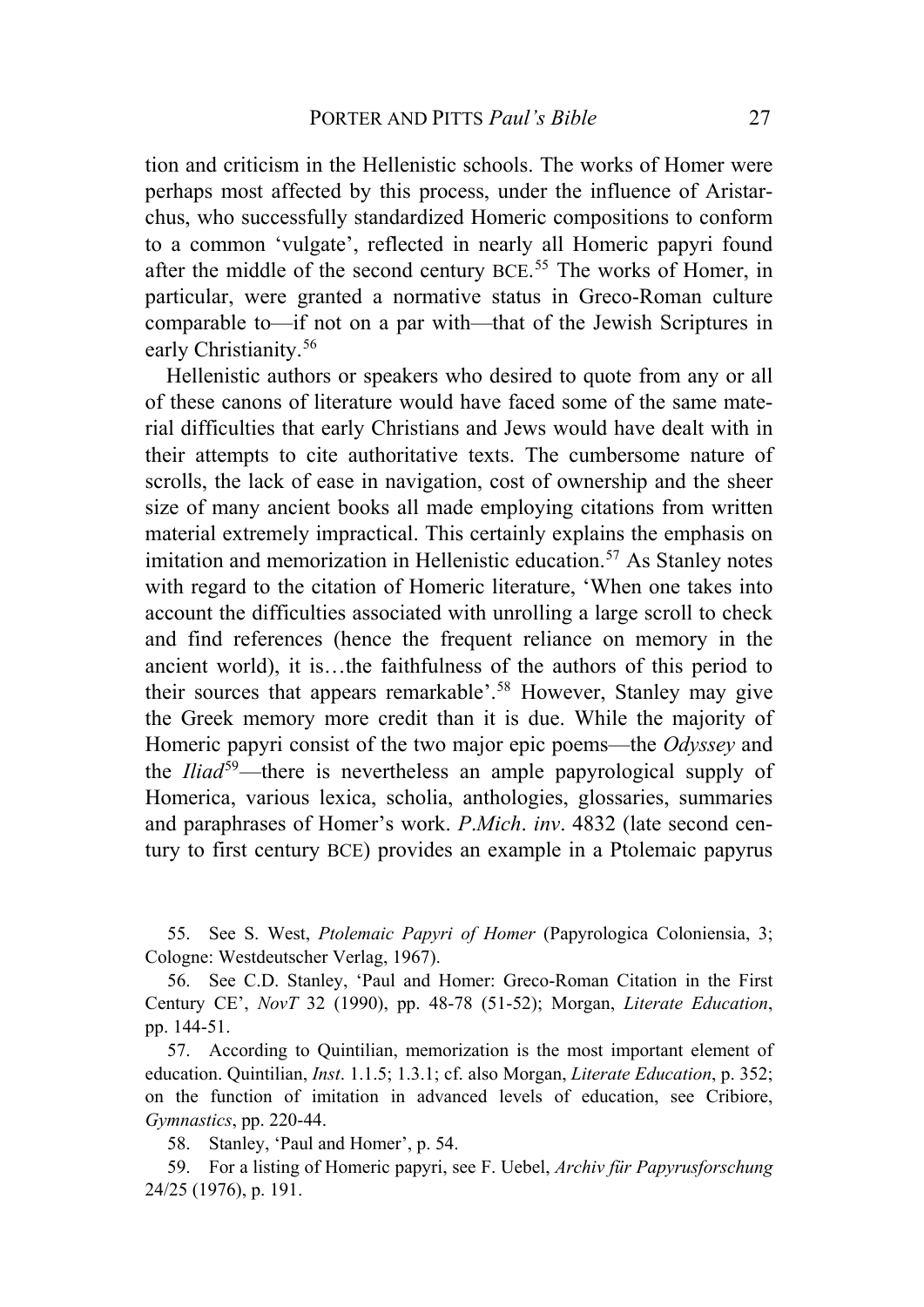of an anthology from *Iliad*  $\Sigma$ -T.<sup>[60](#page-19-0)</sup> Other significant Homeric anthologies on papyri include *P*.*Hamb*. II 136 (early third century BCE), *P*.*Strasb*. *inv*. 2374 (third century BCE), *P*.*Vindob*. G. 26740 (second century CE). As Renner observes, taken together 'these fragmentary anthologies bear abundant witness to continued popularity through five centuries in Greco-Roman Egypt to a type of study which had probably been in use in the schoolroom since at least Plato'.<sup>[61](#page-19-1)</sup> They also provided authors with a more manageable form of material than a book length scroll for citing Homer and other classical authors without having to rely solely on the facility of memory.

Perhaps the most common collection of quoted material circulating in the Hellenistic world was the Greco-Roman anthology. Greco-Roman anthologies were diverse and abundant, taking a variety of forms (e.g. gnomologium, chreia, poetry, biography, history, rhetoric, philosophy), and were employed mainly as school texts in the system of Hellenistic education.[62](#page-19-2) Gnomologies were especially significant in Greco-Roman education. As Morgan insists, 'Gnomic schooltexts form part of a long and complex tradition in Greek literature, and one in which Greek literature was part of an even older and more extensive tradition in the literatures of the Near East'.<sup>[63](#page-19-3)</sup> These anthologies emerged in the Hellenistic period $64$  and typically consisted of a collection of sayings on divergent subjects by the same or various authors, relevant to individuals at all layers of social strata. Manuscripts of collections of gnomic sayings and various anthologies have been found in greater number than any other form of school texts, and were apparently used at every level of education. Quotations from Menander or in Menandrean style were most popular, but sayings from other prose poets are represented

<span id="page-19-0"></span>60. For analysis of the form and content of the papyri, see T. Renner, 'Three New Homerica on Papyrus', *Harvard Studies in Classical Philology* 83 (1979), pp. 311-37 (331-37).

61. Renner, 'Homerica', p. 333.

<span id="page-19-2"></span><span id="page-19-1"></span>62. See Morgan, *Literate Education*, pp. 120-51: non-school-text anthologies include Ps.-Phocylides, Menandri Sententiae, Sentences of Sextus, Distichs of Cato and Stobaeus. The *Pythagorean Golden Verses* is one of the few anthologies focused around a single doctrinal system (Morgan, *Literate Education*, p. 121).

63. Morgan, *Literate Education*, p. 120.

<span id="page-19-4"></span><span id="page-19-3"></span>64. Plato, *Leg*. 810e-812a, contains a reference to an ethical anthology in the classical period that would indicate the selection of ethical texts for educational purposes (Morgan, *Literate Education*, p. 121).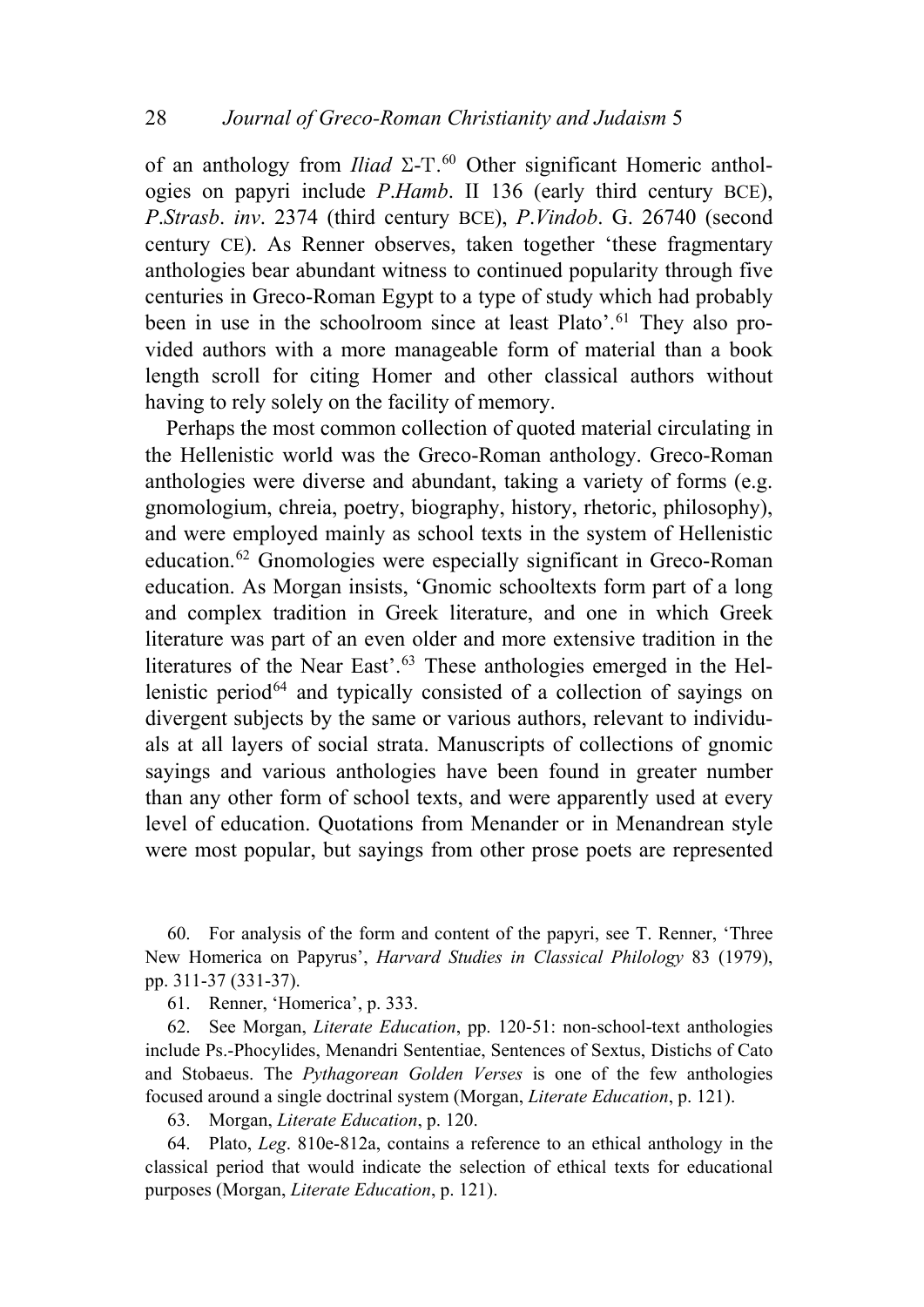as well.<sup>[65](#page-20-0)</sup> While not all of the topical categories for gnomic sayings mentioned in literary sources are found among the school-text papyri, several emerge with a great deal of consistency, evidencing their important role in early education. Some of these reflect themes<sup>[66](#page-20-1)</sup> that Paul takes up in his letters, such as wealth, 'word' and speech, family, women, friends and associates, and old age. The authority of these texts undoubtedly derives 'from their being part of classical Greek culture, as well as from the authority which is awarded conventionally to poets of all sorts'.[67](#page-20-2) From the above analysis of Greco-Roman anthologies it becomes clear that literary and papyrological sources confirm the use of literary compilations as a significant aid in citing ancient authors in the production of original compositions. This makes sense of the accuracy and consistency with which Greek authors quoted Homer and other ancient literature.

Philosophers, rhetoricians and historians were anthologized as well.<sup>[68](#page-20-3)</sup> These collections served as essential compositional tools used by ancient authors for accessing classical literature. As Barns has convincingly shown, the famous bee simile was likely employed as a suggestion for students to create compilations of significant poets as a tool for later composition.<sup>[69](#page-20-4)</sup> The simile seems to have been used first by Isocrates (*Or.* 1, *Demon*. 51) where students are encouraged to compile collections of poetic writings for study. It takes on a similar connotation in Plutarch (*Rect*. *rat*. *aud*. 8.41E), but refers to philosophers instead of poets. In Lucian (*Pisc*. 6), we find evidence that rhetoricians used philosophical anthologies as a tool to aid in their compositions. Similarly, Seneca (*Ep*. 83) suggests employing a written compilation when composing a literary work. The simile is even employed in early Christianity to refer to the selection of the best pagan authors (Clement of Alexandria, *Strom*. 1.11; 33.6; 6.89.2; *Paed*. 31.564). Barns concludes that the form of literary compilation in these examples has rele-

- 65. Cf. Morgan, *Literate Education*, p. 123.
- 66. Morgan, *Literate Education*, p. 125.
- 67. Morgan, *Literate Education*, p. 144.

<span id="page-20-3"></span><span id="page-20-2"></span><span id="page-20-1"></span><span id="page-20-0"></span>68. For a survey and lists of Greek anthologies, see J. Barns, 'A New Gnomologium: With Some Remarks on Gnomic Anthologies', *ClQ* 44 (1950), pp. 126-37 (133-37); J. Barns, 'A New Gnomologium: With Some Remarks on Gnomic Anthologies, II', *ClQ*, NS 1 (1951), pp. 1-19.

<span id="page-20-4"></span>69. Barns, 'New Gnomologium', pp. 132-34.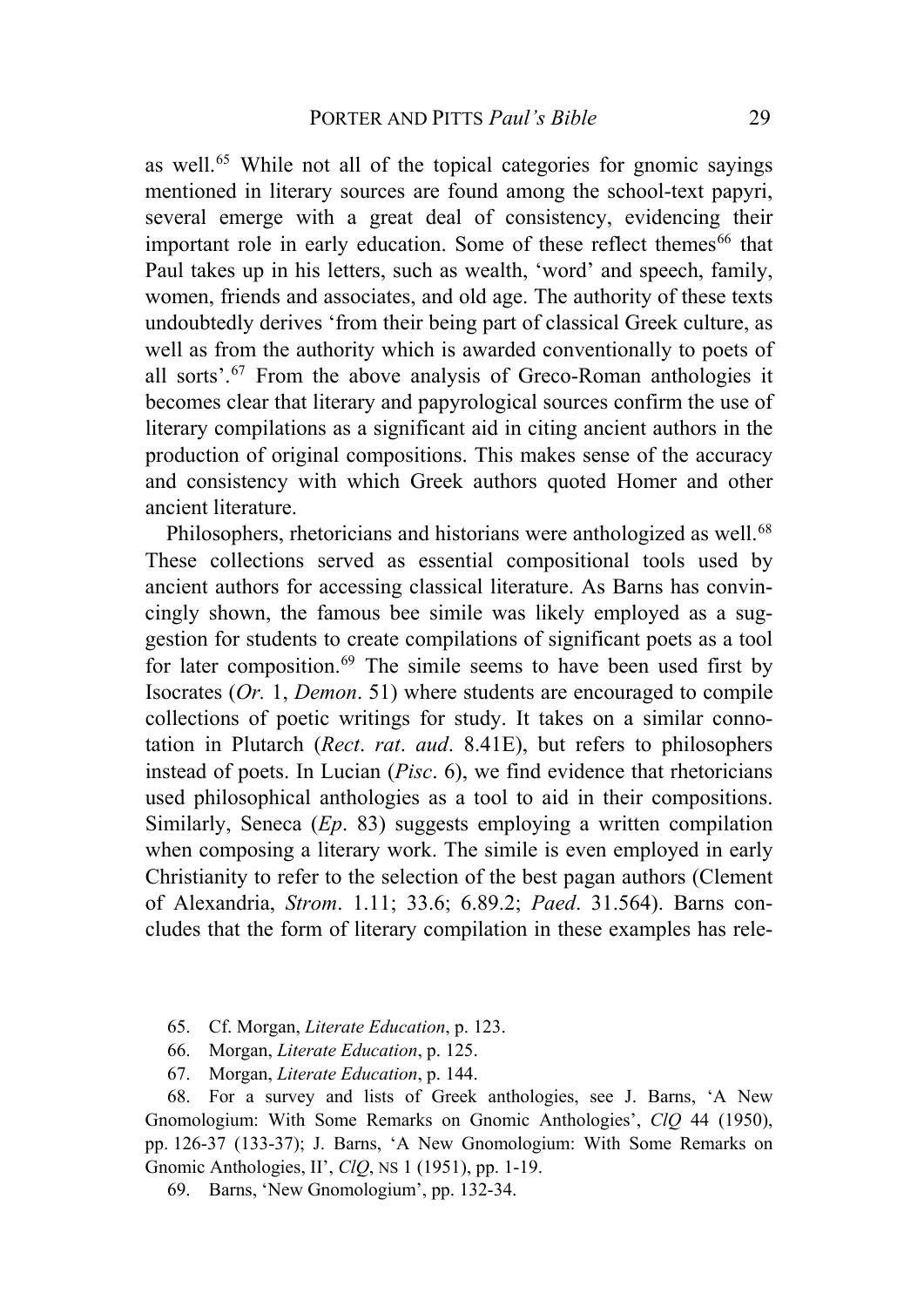vance in four areas:<sup>[70](#page-21-0)</sup> the selection of literary excerpts, their compilation in writing, their application to education, and their use as an aid to original composition. These selections were made either for the purposes of pleasure or for intellectual and educational purposes.<sup>[71](#page-21-1)</sup>

Collections of authoritative material took a variety of forms in Hellenistic Jewish sources as well. As far as collections of literature go, there was in New Testament times the notion of the Old Testament as a body of Jewish literature, but, as the discoveries at Qumran indicate, the understanding of the canonical status of many books was still somewhat fluid. Canons of rabbinical material, whose boundaries became fixed much more quickly, also emerged, including the Mishnah and various compilations of tannaitic tradition, including the Tosefta, the Amoraim and the halakic midrashim.[72](#page-21-2) As for other writings of the first century, we have testimony to compilations in the Mishnah such as *Pirqe 'Abot* and *'Eduyyot*. Similar anthologies are represented in Hellenistic Jewish literature like Pseudo-Phocylides as well. Perhaps the most significant Jewish parallels to the Greco-Roman anthologies of classical authors are the collections of excerpts from the Hebrew Bible found in Qumran Cave 4: 4QPatriarchal Blessings, 4QTanhumim (4Q176), 4QOrdi-nances<sup>a</sup> (4Q159), and especially 4QTestimonia and 4QFlorilegium.<sup>[73](#page-21-3)</sup> The two most significant compilations, 4QTestimonia and 4QFlorilegium, are collections of excerpts revolving around the eschatological hopes of the community and seem (at least in the case of 4QFlori-legium) to have served liturgical purposes as well.<sup>[74](#page-21-4)</sup> 4QTestimonia contains five passages: Deut. 5.28-29; 18.18-19; Num. 24.15-17; Deut. 33.8-11; and a selection from a book accredited to Joshua. Unlike 4QTestimonia, 4QFlorilegium includes midrash upon its three central

70. Barns, 'New Gnomologium', p. 134.

<span id="page-21-1"></span><span id="page-21-0"></span>71. Compilations for pleasurable reading include *P*.*Petr*. II 49; *P*.*Tebt*. I 3; *P*.*Freib.* I 4; *P*.*Oxy*. III 622; *P*.*Oxy*. IV 671 according to Barns, 'New Gnomologium', pp. 134-35. See the discussion above on gnomologies for various compilations and school texts used in education. The literary sources quoted above also evidence the use of anthologies in composition.

<span id="page-21-2"></span>72. On the formation of the rabbinic canon, see D. Kraemer, 'The Formation of Rabbinic Canon: Authority and Boundaries', *JBL* 110 (1991), pp. 613-30.

<span id="page-21-3"></span>73. See R. Hodgson, 'The Testimony Hypothesis', *JBL* 98 (1979), pp. 361-78 (362-65).

<span id="page-21-4"></span>74. See G.J. Brooke, *Exegesis at Qumran: 4QFlorilegium in its Jewish Context*  (JSOTSup, 29; Sheffield: JSOT Press, 1985), pp. 169-78.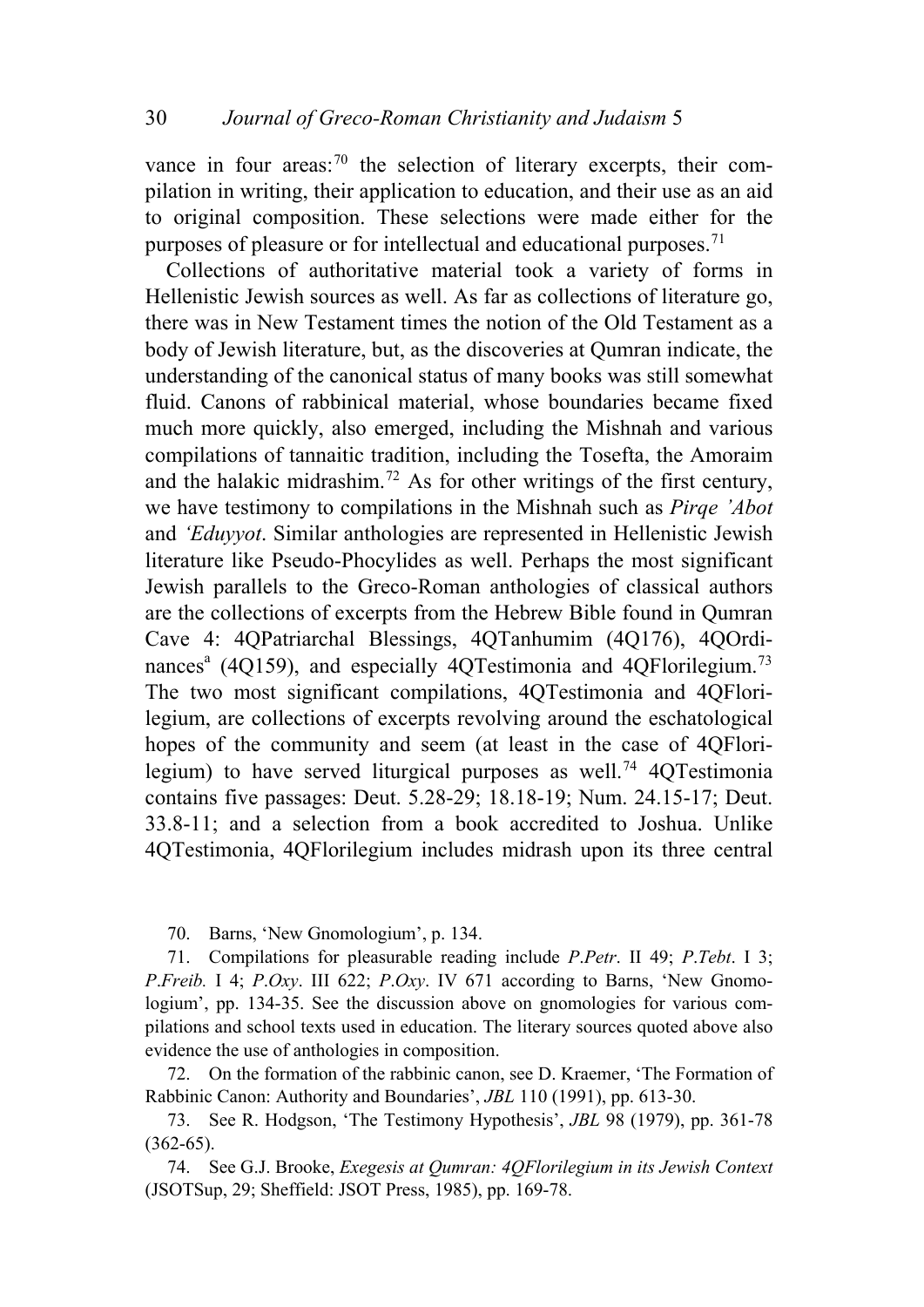selections: 2 Sam. 7.10-12, Ps. 1.1 and Ps. 2.1-2 (cf. also 4QTanhumim [4Q176]).

The evidence suggests that there was a book culture that cut across all of the various cultural and ethnic groups of the first century. The result was that there was an abundance of written material available. Some of this was in the form of whole works, while other documents attest to a process of selection and anthologizing. The anthologized texts made access to extended works more manageable and were easier to transport.

## 4. *Literacy and Reading*

The last topic that we wish to address—literacy and reading—does not need to be treated as extensively. Though important, this topic is not as germane to how Paul handled Scripture, as it is clear from what has been said that Paul was literate. Nevertheless, we wish to say something about literacy in general and then about reading to round out the picture we are creating.

The issue of literacy in the ancient world, and especially among Jews, has become a subject of renewed interest and debate. William Harris's well-known monograph was the first to undertake a historical rather than a social-anthropological study of literacy in the Greco-Roman world.<sup>[75](#page-22-0)</sup> He was not the first to address the issue, but was the first to study systematically the historical, documentary and literary evidence, and then attempt to quantify the literacy of the ancient world. His work distanced him from those who had emphasized the oral culture of the ancient Greeks,[76](#page-22-1) and gave scholars a thesis to debate. Some rejected his findings by claiming that he had overestimated the influence and capability of writing, but the majority of the response was to find that he had underestimated the impact of literary culture at least in terms of the Greco-Roman context.<sup>[77](#page-22-2)</sup> Even if his statistics are accurate and not

75. So Hezser, *Jewish Literacy*, p. 21.

<span id="page-22-1"></span><span id="page-22-0"></span>76. Such as Eric Havelock in his *The Literate Revolution in Greece and its Cultural Consequences* (Princeton: Princeton University Press, 1982) and *The Muse Learns to Write: Reflection on Orality and Literacy* (New Haven: Yale University Press, 1986).

<span id="page-22-2"></span>77. E.g. see M. Beard (ed.), *Literacy in the Roman World* (Journal of Roman Archaeology Supplement Series, 3; Ann Arbor: University of Michigan Press, 1991), with essays by Beard, Bowman and Hopkins; Millard, *Reading and Writing*,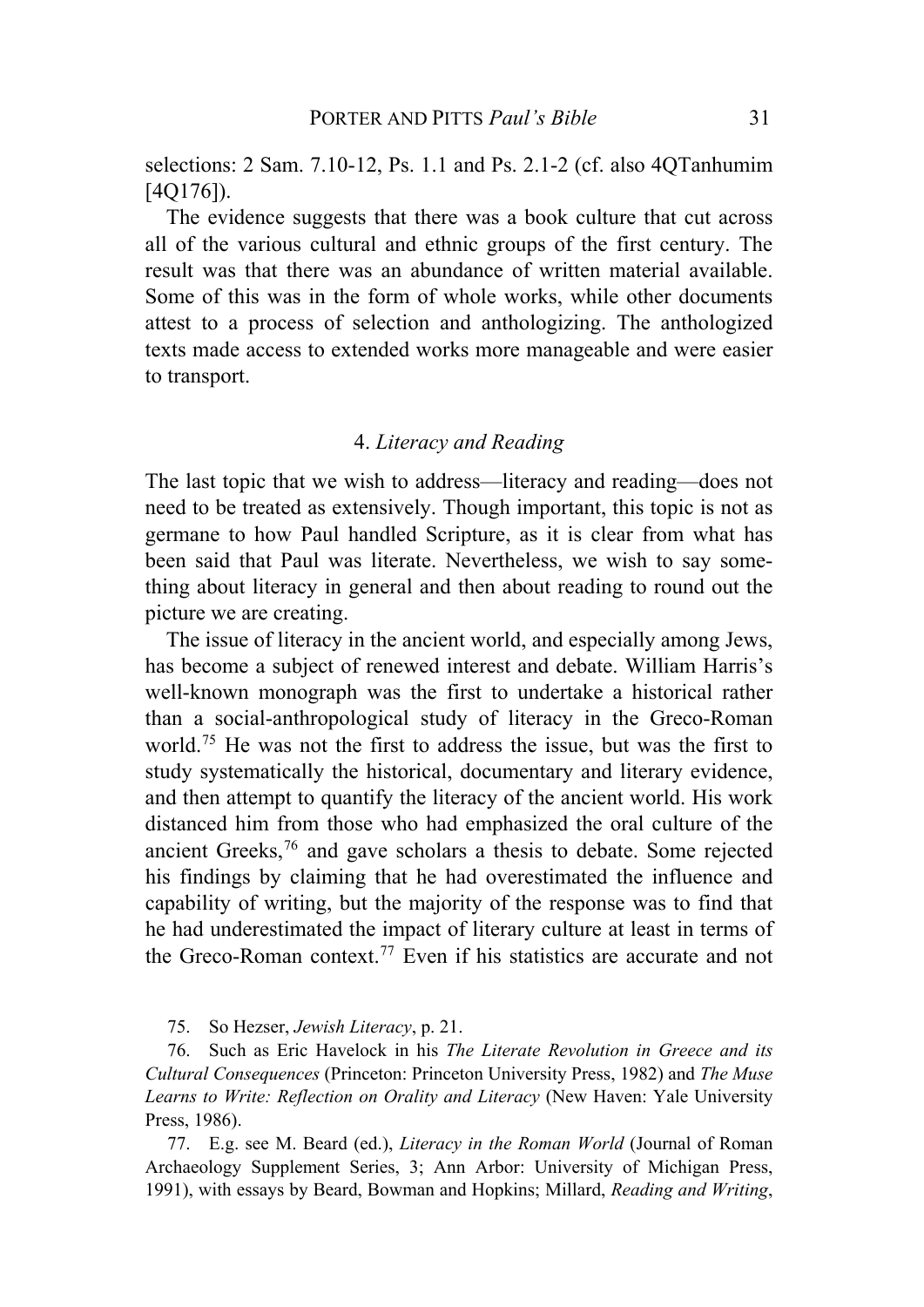underestimated—that overall 20-30% of men in the Roman Empire were literate, and that 10-15% of women were, for an overall ratio of no more than  $15\%$ <sup>[78](#page-23-0)</sup>—he seems to have neglected the fact that even those who were illiterate came into contact with literate culture. For example, a person illiterate in Greek might need to have a contract written out, and so would be a part of literate culture by virtue of needing to have this document prepared, and needing to deal with the consequences of it, such as a document sent in return. Bowman goes so far as to state that a 'large proportion' of the 80% who may have been formally illiterate were to some degree participants in literate culture. Further, there are far more documents preserved from antiquity still to be deciphered, as well as a number that were destroyed—all evidence of literacy that needs to be taken into account.<sup>[79](#page-23-1)</sup> Hopkins notes that, by Harris's figures, there were over two million adult men in the Roman Empire who could read, and this large number would have exerted a significant influence on the society as a whole.<sup>[80](#page-23-2)</sup> Paul, as a Tarsian of some means and status, and as evidenced by his letters, would have been one of these literate men who exerted cultural (and in this case religious) influence on his surroundings. $81$ 

For the purposes of this paper, more germane to Paul's use of Scripture would be the style of reading in the culture of the time. We have seen that the culture was a complex interplay of oral and literary

passim. The major exception is Hezser, who argues for a significantly lower literacy rate among Jews in Palestine, perhaps as low as 2-3% (Hezser, *Jewish Literacy*, pp. 496-504). However, Paul was not a Palestinian Jew, but a member of the Roman world, and is considered in that light here.

<span id="page-23-0"></span>78. W.V. Harris, *Ancient Literacy* (Cambridge, MA: Harvard University Press, 1989), pp. 266-67 for summary.

<span id="page-23-1"></span>79. The example is from A.K. Bowman, 'Literacy in the Roman Empire: Mass and Mode', in Beard (ed.), *Literacy in the Roman World*, pp. 119-31 (122), see also p. 121. Harris does take this into account (*Ancient Literacy*, p. 124).

<span id="page-23-2"></span>80. K. Hopkins, 'Conquest by Book', in Beard (ed.), *Literacy in the Roman World*, pp. 133-58 (135).

<span id="page-23-3"></span>81. Another factor to consider, which is not directly germane here, is that the term 'illiterate' was used in Greek to refer to those who did not know how to read or write *Greek*. They may have been literate in another language, but those knowing only other languages were considered 'barbarians'. See H.C. Youtie, '*Agrammatos*: An Aspect of Greek Society in Egypt', *Harvard Studies in Classical Philology* 75 (1971), pp. 161-76.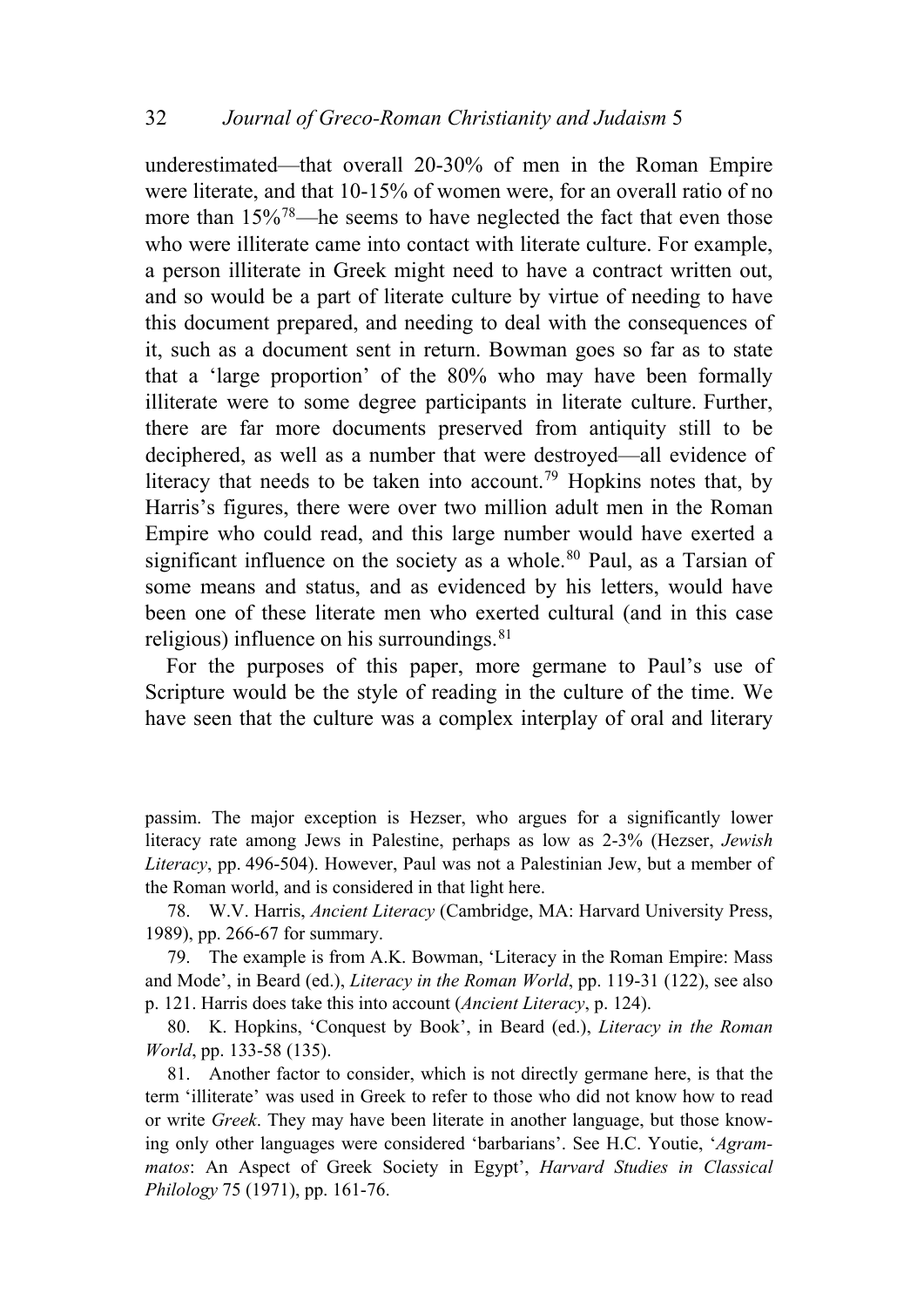elements, of which written texts were clearly a part. $82$  If we assume that there were books in the ancient world, and that Paul had access to some of them (we will explore this further below), then the process by which he read them for the sake of using them is worth considering. We are not addressing the issue here of how his letters were read out, although the findings about reading in general do have application in that area.

The standard view is that there was very little silent reading in the ancient world. In biblical studies, an important article by Paul Achtemeier agrees that papyrus was widely available in the ancient world and so books were widely available through libraries and booksellers, and the widespread number of manuscripts attests to the book culture of the ancients, even in the lower classes of the Greco-Roman world. Where Achtemeier has been particularly influential is in his view that all reading was vocalized, that is, done out loud. He goes further, however, and argues that, as this was the case, all writing came about through vocalization, and hence dictation. That is, one either dictated (read aloud) to oneself or to another, in either case one writing down what was heard.<sup>[83](#page-24-1)</sup> Achtemeier's view has been influential on subsequent interpretation of Paul's letters, as scholars have attempted to locate and identify the oral features that are to be found in his letters as a result of this dictation process.

This position was called into question almost immediately by Frank Gilliard, $84$  but the fact that his challenge was relatively buried in the critical notes of *JBL* probably minimized its impact. Gilliard pointed out numerous examples of silent reading from antiquity. These included Theseus as depicted in Euripides, *Hipp.* 856-74 (fifth century BCE); Demosthenes in Aristophanes, *Eq.* 116-127 (fifth century BCE); the riddle in Antiphanes, *Sappho* (fourth century BCE); Alexander the Great (according to Plutarch, *Alex. Fort.* 340A; fourth century BCE), Julius Caesar (according to Plutarch, *Brut.* 5; first century BCE), Cicero, *Tusc.*

82. See Harris, *Ancient Literacy*, p. 125; cf. Thomas, *Literacy and Orality*.

<span id="page-24-1"></span><span id="page-24-0"></span>83. P.J. Achtemeier, '*Omne Verbum Sonat*: The New Testament and the Oral Environment of late Western Antiquity', *JBL* 109 (1990), pp. 3-27 (15-19). The example of the silent reading of Bishop Ambrose in the fourth century is often cited. This point is addressed by M. Slusser, 'Reading Silently in Antiquity', *JBL* 111 (1992), p. 499, who cites another example from the fourth century.

<span id="page-24-2"></span>84. See F.D. Gilliard, 'More Silent Reading in Antiquity: *Non Omne Verbum Sonabat*', *JBL* 112 (1993), pp. 689-94, who notes previous discussion among biblical and classical scholars, where similar confusion reigned.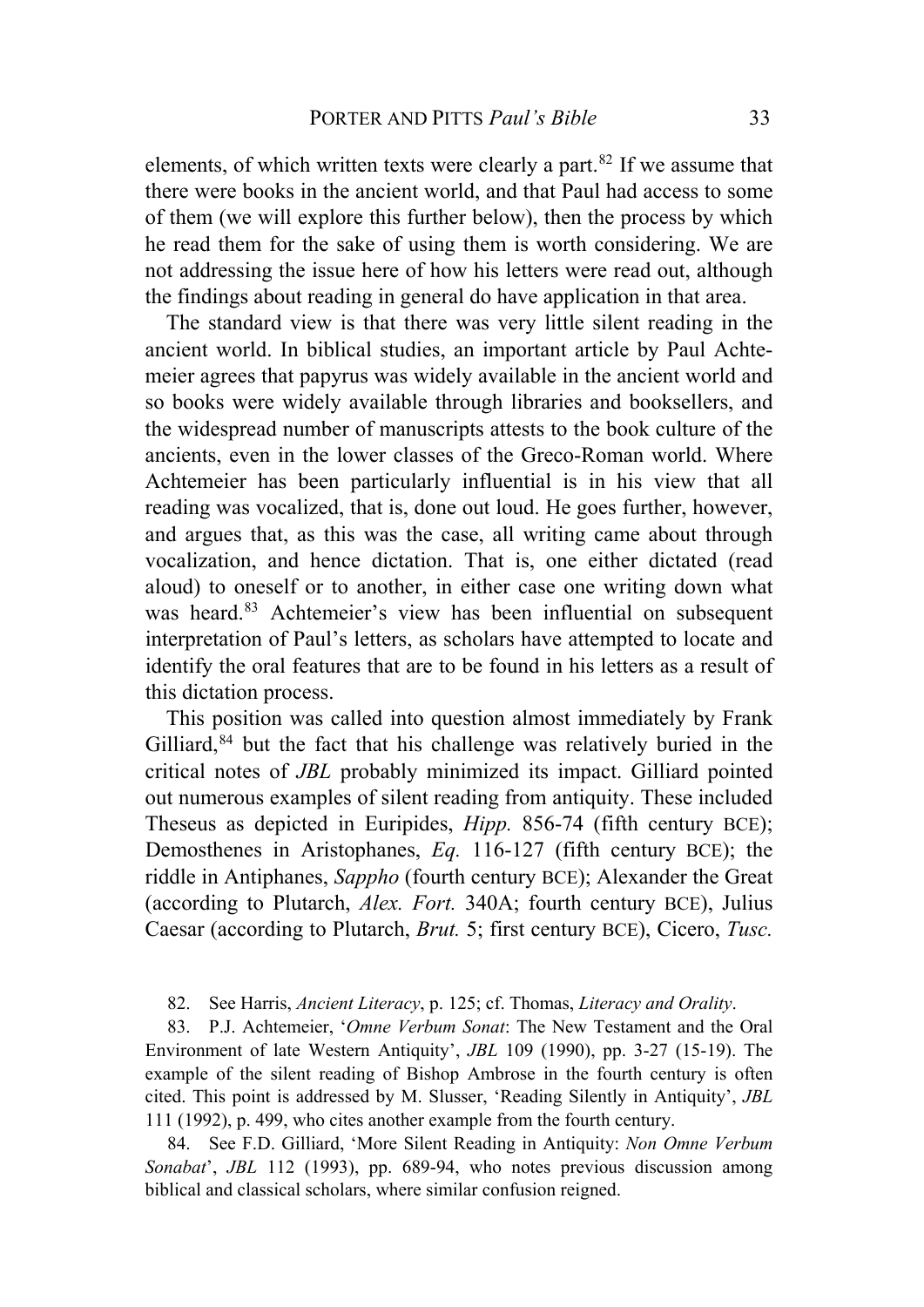5.116 and *De or.* 57 (first century CE), Suetonius, *Aug.* 39 (see Gavrilov below; second century CE), the Peripatetic work *Problems* 18.1, 7 (material from Aristotle, though final form in fifth century CE), and even Augustine himself, *Conf.* 8.12 (thus reducing the significance of Ambrose being able to read silently; fourth century  $CE$ ).<sup>[85](#page-25-0)</sup> The conclusion we are forced toward is that there is a great deal of reputable evidence for silent reading over the course of the centuries in the ancient world. In a discussion of the psychology of reading, A.K. Gavrilov analyzes the reading process, as well as commenting upon several of the key examples above, and provides more of his own. He adds to those above a number of passages where 'silent reading is more or less certainly implied'. Gavrilov also includes lists of passages where the advantages of reading aloud or silently are listed, such as instances of lecturing where ancient writers would use notes, in which case silent reading would have been a necessity.<sup>[86](#page-25-1)</sup>

## *5*. *Paul and the Use of the Old Testament*

At this point, we wish to try to bring together some of the strands introduced above, to see if they help the interpreter to understand the context in which Paul cited Scripture.

The first stage is to try to create a scenario in which to place Paul. Though orality was significant in the Greco-Roman world, including the world of Diaspora Judaism, it maintained a complex interplay with literacy and a growing and developing book culture. Paul was born in a city that was one of the leaders in providing education, especially for its

<span id="page-25-0"></span>85. Gilliard, 'More Silent Reading', pp. 690-92. Gilliard also cites Bernard Knox ('Silent Reading in Antiquity', *GRBS* 9 [1968], pp. 421-35 [421-22]) who speculates on the absurdity of thinking that every ancient author read everything aloud, such as Didymus's 3,000 volumes! (p. 692).

<span id="page-25-1"></span>86. A.K. Gavrilov, 'Techniques of Reading in Classical Antiquity', *ClQ* 47 (1997), pp. 56-73 (70-71). Gavrilov gives the following list: Herodotus 1.123-25; Euripides, *Iph*. *aul*. 34ff.; *Iph*. *taur*. 763; Aristophanes, *Nub*. 23; *Av*. 960ff.; *Ran*. 51-52; Xenophon, *Symp*. 4.27; Plato *Comicus* = *Athenagoras* 1.8.5b; Menander, *Epitr*. 211ff.; Herodas 4.21-25; Plautus, *Bacch*. 729-995; Cicero, *Fam*. 9.20; Horace, *Sat*. 2.5.51ff.; *Ep*. 1.19.34; Ovid, *Metam*. 9.569; Petronius, *Sat*. 129; Quintilian, *Inst*. 1.1.33-34, 10.3.25; Josephus, *Life* 219-23; Plutarch, *Cat*. *Min*. 19, 34; *Brut*. 36.1-3; *Ant*. 10; Pliny, *Ep*. 5.3.2, Lucian, *Jupp*. *trag*. 1; Achilles Tatius 1.6; 5.24; Philostratus, *Vit*. *Apoll*. 8.1, 31; 4.17; Aristaenetus 1.10.36ff.; Cyril of Jerusalem, *Procatechesis* 14; Ambrose, *Ep*. 47; Possidius, *Vita S*. *August*. 31.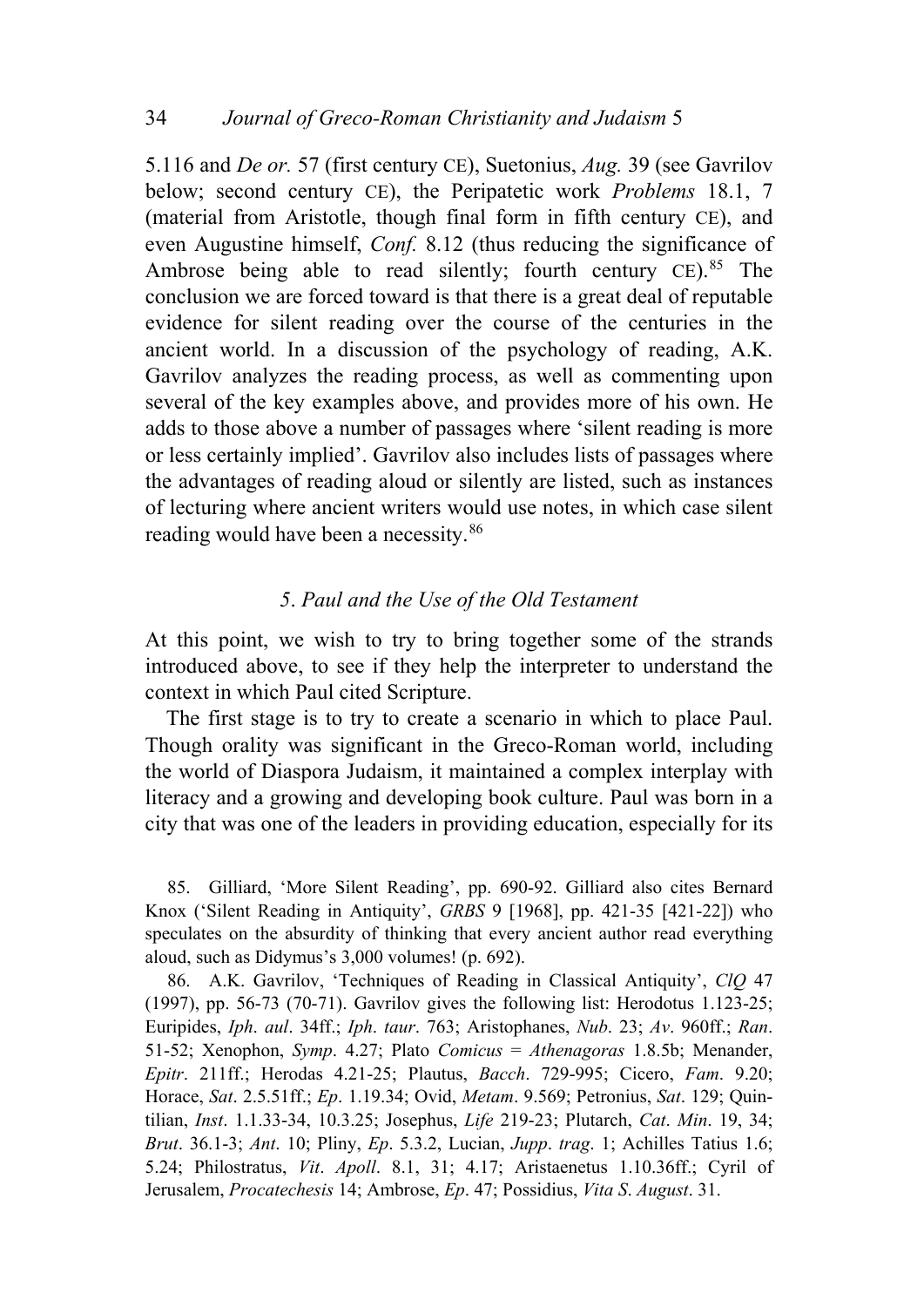native youths. The nature of the educational system, with its parallel streams, provided opportunities for men like Paul. If we can assume that the portrait that emerges regarding Paul from the evidence in Acts and the letters is accurate, then Paul could quite possibly have taken advantage of the liberal arts education that began with the grammar school and finished with the rhetorical school. His being a Roman citizen from a family of Roman citizens, with a trade of value in the ancient world (so much so that he used the trade throughout his travels), indicates that he could have availed himself of at least the grammar school. Even if he was not educated in the grammar school, the primary school would probably have been available to him, where he would have gained basic literacy and numeracy, and even some basic compositional skills. As well, the sequence of normal progress in the educational system of Tarsus fits well with his move from Tarsus to Jerusalem to study with Gamaliel.

It is not impossible to image then that Paul was literate and capable, not only of reading and writing, but of composing. Besides his exposure to a range of writers, especially poets, he would have been able to perform the various requirements of the *progymnasmata*, been introduced to letter writing and style, and even had some basic rhetorical training. He would have been able to read and write, probably aloud and silently. Continuing his education in Jerusalem would have in some ways been the equivalent of taking the rhetorical training of the Greco-Roman schools (we simply don't know if he was a student of rhetoric at this level, but the timing and other factors indicate that he probably was not). In any case, he would have both known the written Torah and been educated in the oral Torah and how to dispute its points of law, enough as a student of Gamaliel to become a Pharisee. As a literate person, in the company of literate persons (such as those who served as scribes for his letters), he would have had access to the necessary materials for securing, copying and writing books. Some of these books are his letters. As a literate person and a major letter writer (we believe it is impossible for Paul not to have known that he was a major letter writer, on the basis of simply seeing how his letters compared to other, more typical letters of the ancient world), he probably wrote or had written multiple copies, with copies being kept, with later copies being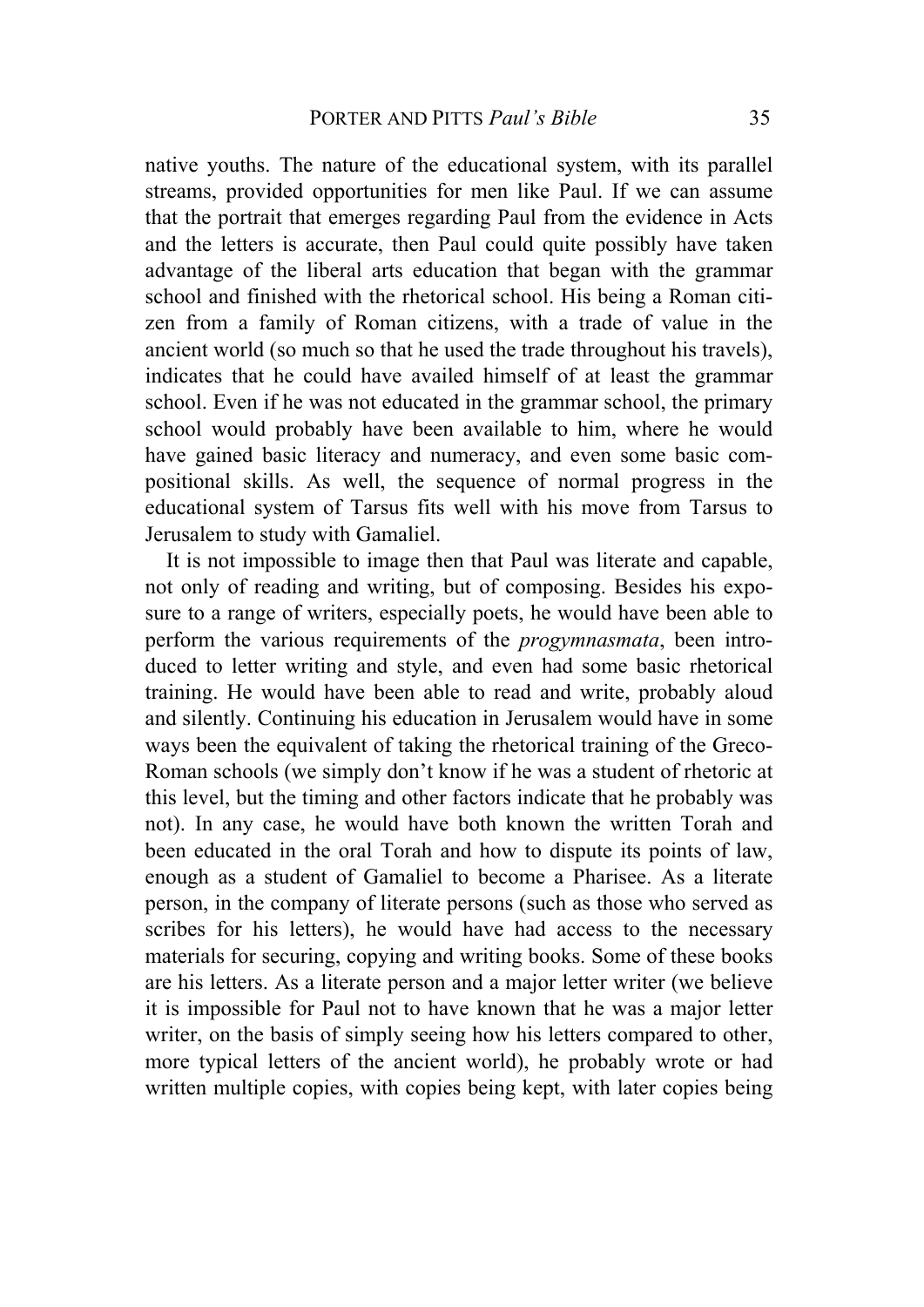made from them, and with the copies perhaps forming the basis of his letter collection.<sup>[87](#page-27-0)</sup>

This raises the question of what might be referred to in 2 Tim. 4.13 by the 'parchments'. Of course, many want to dismiss this letter as non-Pauline and later, but the question still remains regarding what the parchments were. Whether Paul wrote these words or not, these were almost certainly documents, which might be some of any number of 'books' of the ancient world. As noted above, these documents could have consisted of individual books or they could have consisted of anthologies of the writings of others, such as Old Testament authors. These compilations, in tandem with their abundant parallels among Greco-Roman anthologies, provide a significant background for the methods of collecting significant texts for easy reference in antiquity. Given Paul's educational background, we certainly would expect him to be familiar with Greek anthologies as a fundamental part of his early literacy and literary compositional training. As a Pharisee, Paul would likely also have been exposed to Jewish methods of compiling important Scriptures into testimony volumes for easy reference, the propagation of theological agendas and liturgical purposes.

Paul undoubtedly employed the Greek Jewish Scriptures in most of his citations of the Old Testament. As an initial point on terminology, 'LXX' has taken on a variety of different meanings and is often used in ambiguous and unqualified ways in New Testament studies.<sup>[88](#page-27-1)</sup> This has

<span id="page-27-0"></span>87. Cf. Millard, *Reading and Writing*, pp. 76-77; S.E. Porter, 'Paul and the Process of Canonization', in C.A. Evans and E. Tov (eds.), *Exploring the Origins of the Bible* (Grand Rapids: Baker, forthcoming).

<span id="page-27-1"></span>88. As McLay observes, 'Sometimes "LXX" refers to the reading in the Greek Jewish Scriptures that has been judged by the editor of a critical text to be most likely the original reading, that is, what is believed to be the closest approximation that we can make to what was probably written originally by the translator. In other cases "LXX" may refer to any reading that is found in any Greek manuscript of the Jewish Scriptures, which is not necessarily the original or even a very early reading. It could be any reading or word that appears in any Greek manuscript of a book in the LXX. In the same way, it is often stated that the New Testament writer quotes the "LXX" version of a biblical text, as opposed to the Hebrew version or the MT, without any qualification' (R.T. McLay, *The Use of the Septuagint in New Testament Research* [Grand Rapids: Eerdmans, 2003], p. 5); see also L. Greenspoon, 'The Use and Abuse of the Term "LXX" and Related Terminology in Recent Scholarship', *BIOSCS* 20 (1987), pp. 21-29; C.D. Stanley, "Pearls before Swine":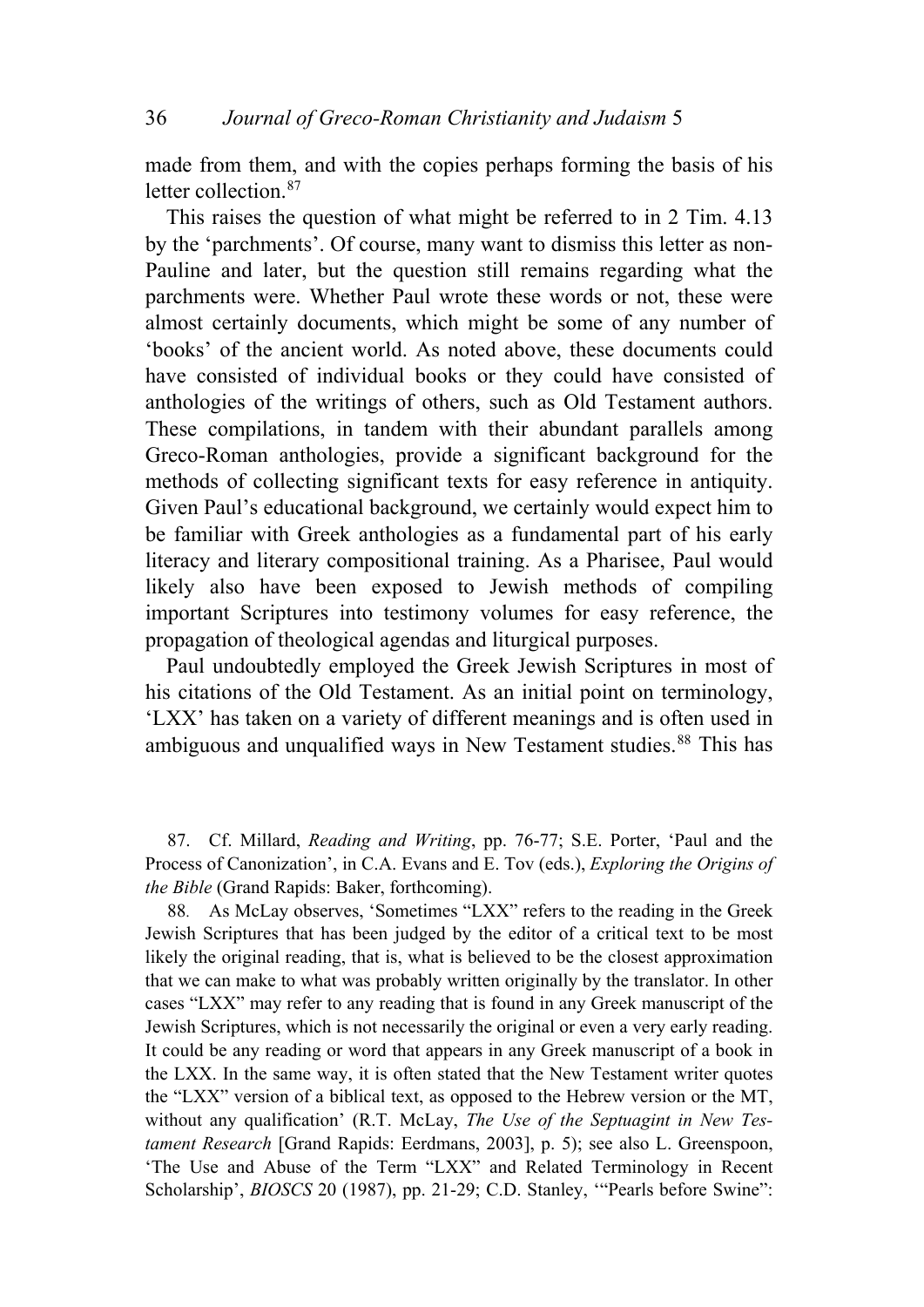led several recent scholars to speak of the Greek Bible in use during the time of the New Testament authors as the Old Greek text. This terminological point highlights the fact that Paul's Greek Bible (the 'LXX') was not a volume Paul (or anyone else, for that matter) could pull down from the shelf to look up a passage. There is, in fact, no evidence that there was even a collection of Greek manuscripts spanning the entire Old Testament collected in one place. More than likely, the Greek text was dealt with in terms of individual books and their respective scroll(s)—it did not exist as a single volume until the dis-semination of the codex in the second century CE.<sup>[89](#page-28-0)</sup> These scrolls were the result of two hundred years of scholarship by diverse translators in diverse times and circumstances.<sup>[90](#page-28-1)</sup> They, therefore, reflect different translational philosophies and should not be understood monolithically as a coherent textually stable tradition of Scripture readily available to most first-century Jews and Christians. Thus, as Stanley notes, it is highly unlikely that any one individual or establishment would have had access to the entire Jewish Old Testament in Greek.<sup>[91](#page-28-2)</sup> Poor relations between the Jews and Paul may have further limited Paul and his colleagues' ability to access the Greek Scriptures.<sup>[92](#page-28-3)</sup> In any case, carrying around a large bag of scrolls for reference in letter composition would have been rather cumbersome in Paul's travels.

A likely hypothesis, therefore, is that Paul, or one of his early Christian colleagues, compiled an anthology of significant texts for specific purposes, as liturgical, doctrinal or compositional tools. This would not have been a foreign idea to Paul, given his Greek and Jewish backgrounds. It is not hard to imagine Paul as a person who was involved in the book culture in a number of ways. He himself might have been one to copy books. We know that Paul could write, even if he chose to use a scribe in most instances when it came to writing his letters. He may well also have been part of a group that was concerned

Did Paul's Audience Understand his Biblical Quotations?' *NovT* 41 (1999), pp. 124-44 (126-28).

89. Cf. Stanley, 'Pearls', p. 127.

<span id="page-28-1"></span><span id="page-28-0"></span>90. For a recent survey of the history and transmission of the Greek Jewish Scriptures, see N. Fernandez Marcos, *The Septuagint in Context* (Leiden: Brill, 2001). A less technical treatment is found in K.H. Jobes and M. Silva, *Invitation to the Septuagint* (Grand Rapids: Baker Academic, 2000); cf. also McLay, *Use of the Septuagint*, pp. 100-136.

<span id="page-28-2"></span>91. Stanley, 'Pearls', p. 127.

<span id="page-28-3"></span>92. Stanley, 'Pearls', p. 127.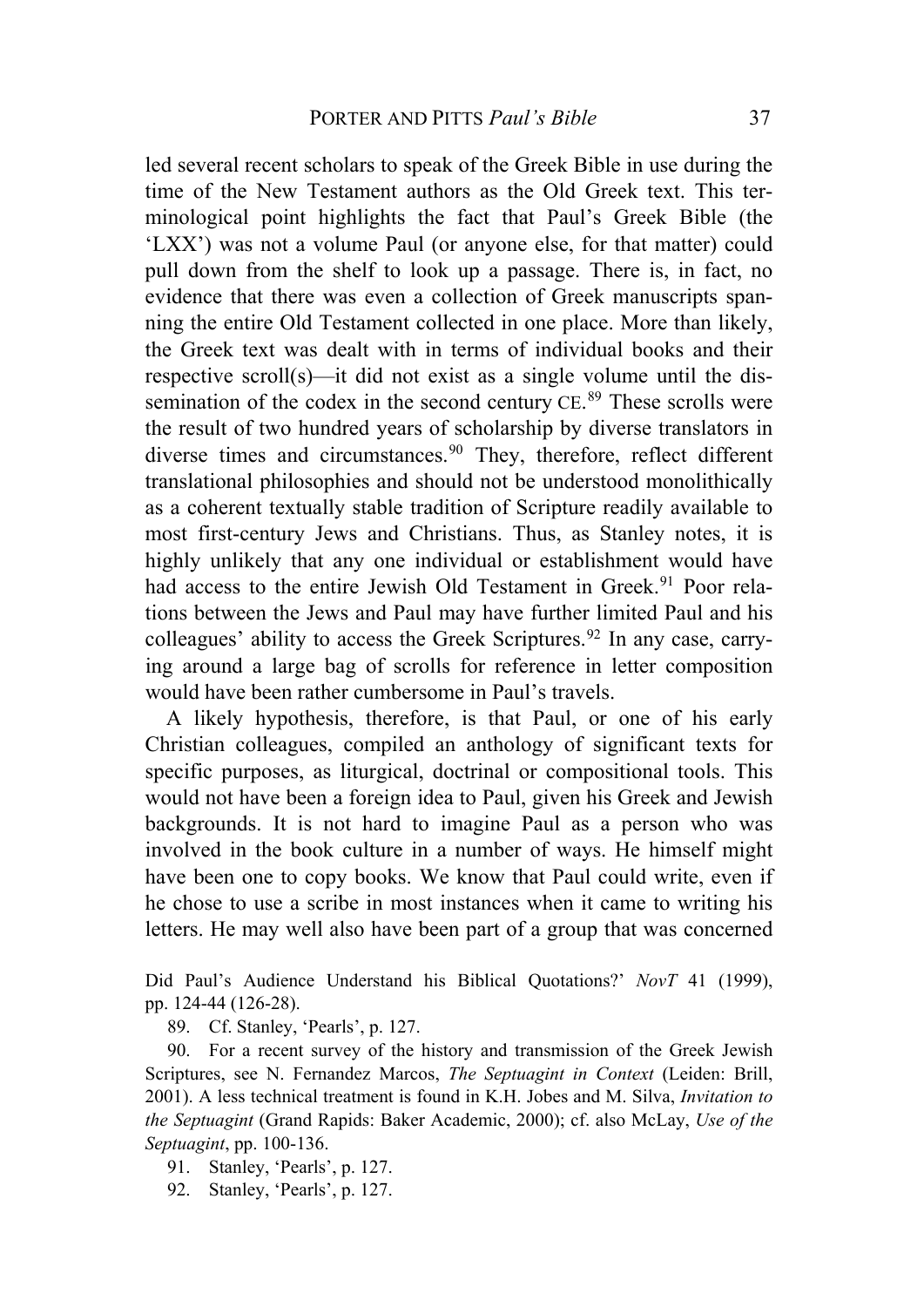with Scripture and hence had access to at least Greek if not also Hebrew scriptural texts for copying. We know that he had scribes and companions who may well have had similar interests and abilities. This same group may have been involved in the copying and dissemination of his letters. Some have called into question whether Paul was even literate—much less educated in formal rhetoric—on the basis of Paul's use of a secretary and especially his comment in Gal. 6.11:  $i\delta \in \mathcal{F}$ πηλίκοις υμιν γράμμασιν έγραψα τη εμη χειρί.<sup>[93](#page-29-0)</sup> The phrase τη εμη χειρί is a typical formula that Paul often used to redirect attention to his own handwriting as an autograph (1 Cor. 16.21; Gal. 6.11; Col. 4.18; 2 Thess. 3.17; Phlm. 19—all clear testimonies to Paul's use of a secretary).<sup>[94](#page-29-1)</sup> This reflects a failure to understand the illiteracy formula, which instead indicates that Paul is legally affirming what has been said above.[95](#page-29-2) His comment that he wrote with large letters probably has little to do with his writing abilities. Turner has suggested that Paul may have sustained a severe hand injury by being crucified at Perga in Pamphylia.<sup>[96](#page-29-3)</sup> Much more likely is the common view, based on autographical practices in antiquity, that Paul wrote with large letters for emphasis, much like bold or italics would function in today's society, in order to emphasize his legal affirmation of the letter.<sup>[97](#page-29-4)</sup> It must be concluded, therefore, that this and corresponding statements in Paul provide us with little insight regarding Paul's level of literacy, other than that he had the ability to sign his letters with his own hand. Many

<span id="page-29-0"></span>93. E.g. P.J.J. Botha, 'Greco-Roman Literacy as Setting for New Testament Writings', *Neot* 26 (1992), pp. 195-215; P.J.J. Botha, 'Letter Writing and Oral Communication in Antiquity: Suggested Implications for the Interpretation of Paul's Letter to the Galatians', *Scriptura* 42 (1992), pp. 17-34 (22-23); cf. also J. Dewey, 'Textuality', p. 49.

94. Richards, *Secretary*, pp. 172-73.

<span id="page-29-2"></span><span id="page-29-1"></span>95. Against those who have taken Paul's signing in Phlm. 19 as if it were an acknowledgment of his illiteracy, see T.J. Kraus, 'Eine vertragsrechtliche Verpflichtung in Phlm 19. Duktus und juristischer Hintergrund', in J. Frühwald-König *et al*. (eds.), *Steht nicht geschrieben? Studien zur Bible und ihrer Wirkungsgeschichte* (FS G. Schmuttermayr; Regensburg: Verlag Friedrich Pustet, 2001), pp. 187-200. The same can be said for Gal. 6.11-18. Contra Dewey, 'Textuality', pp. 52-54.

<span id="page-29-3"></span>96. N. Turner, *Grammatical Insights into the New Testament* (Edinburgh: T. & T. Clark, 1965), p. 94.

<span id="page-29-4"></span>97. See, e.g., R.N. Longenecker, *Galatians* (WBC, 41; Waco: Word, 1990), p. 298.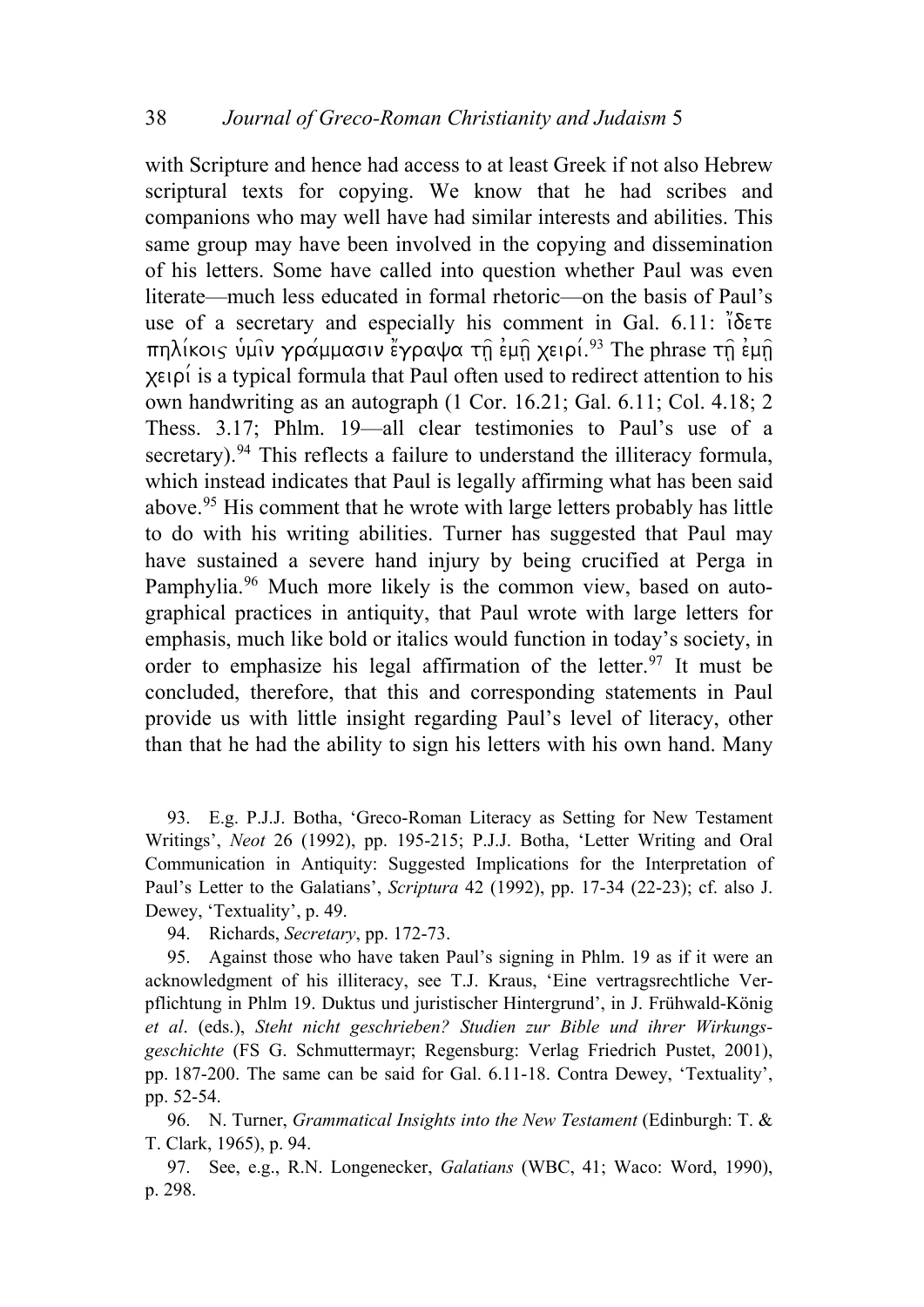of the great writers of Greco-Roman antiquity employed a secretary (e.g. Cicero, Cato)<sup>[98](#page-30-0)</sup> so that Paul's use of one is hardly evidence against his literacy.

When it comes to what we actually find in his letters, there is a range of evidence to be considered. However, little of it gives direct evidence of Paul's compositional technique. There is no way to prove it, but we suspect that it involved a combination of citation from memory and from written texts, some of which may have been in anthologies and some in manuscripts of entire books. Quite possibly the citations from individual Greek authors came from either memory or such anthologies. The citations of the biblical text probably reflect all three sources. One hypothesis is that in those places where Paul cites by author or book, or where he is citing a series of passages from the same book, he is citing a written source, but when he is citing an author or book without attribution, or bringing passages from different sources together into one, he is citing these from memory.<sup>[99](#page-30-1)</sup> For the sake of discussion, here are a couple of examples that may indicate what we are suggesting. In Rom. 9.12 and 13, Paul cites Gen. 25.23 and Mal. 1.2-3. The fact that he brings these two passages together in these brief quotations suggests that they are from memory and recalled for this occasion—the first reflects the MT and the second the MT =  $LXX$ .<sup>[100](#page-30-2)</sup> By contrast, we think that it is worth considering whether Paul had a scroll of Psalms, or at least Psalm (and possibly more) excerpts, in front of him when he wrote Rom. 3.10-18. This passage contains citations from Ps. 14.1-3 (Rom. 3.10-12), Ps. 5.9 (Rom. 3.13), Ps. 10.7 (Rom. 3.14), and Ps. 36.1 (Rom. 3.18), reflecting various features of the Greek version. Apart from the first citation, the order is biblically sequential. Paul also cites Isa. 59.7-8 in Rom. 3.15-17. This may have come to his memory, or it may have been from a book of citations that he had in front of him. A similar example may be found in Rom. 10.15, 16, where first Isa. 52.7 and then Isa. 53.1 are cited (cf. Rom. 11.3, 4, citing 1 Kgs

<span id="page-30-0"></span><sup>98.</sup> For a number of literate composers who used secretaries, see Richards, *Secretary*, pp. 14-43.

<span id="page-30-1"></span><sup>99.</sup> A similar view is suggested, but rejected, by McLay, *Use of the Septuagint*, pp. 26-30.

<span id="page-30-2"></span><sup>100.</sup> We use the information provided about the quotations by G.L. Archer and G. Chirichigno, *Old Testament Quotations in the New Testament* (Chicago: Moody, 1983), *ad loc*.